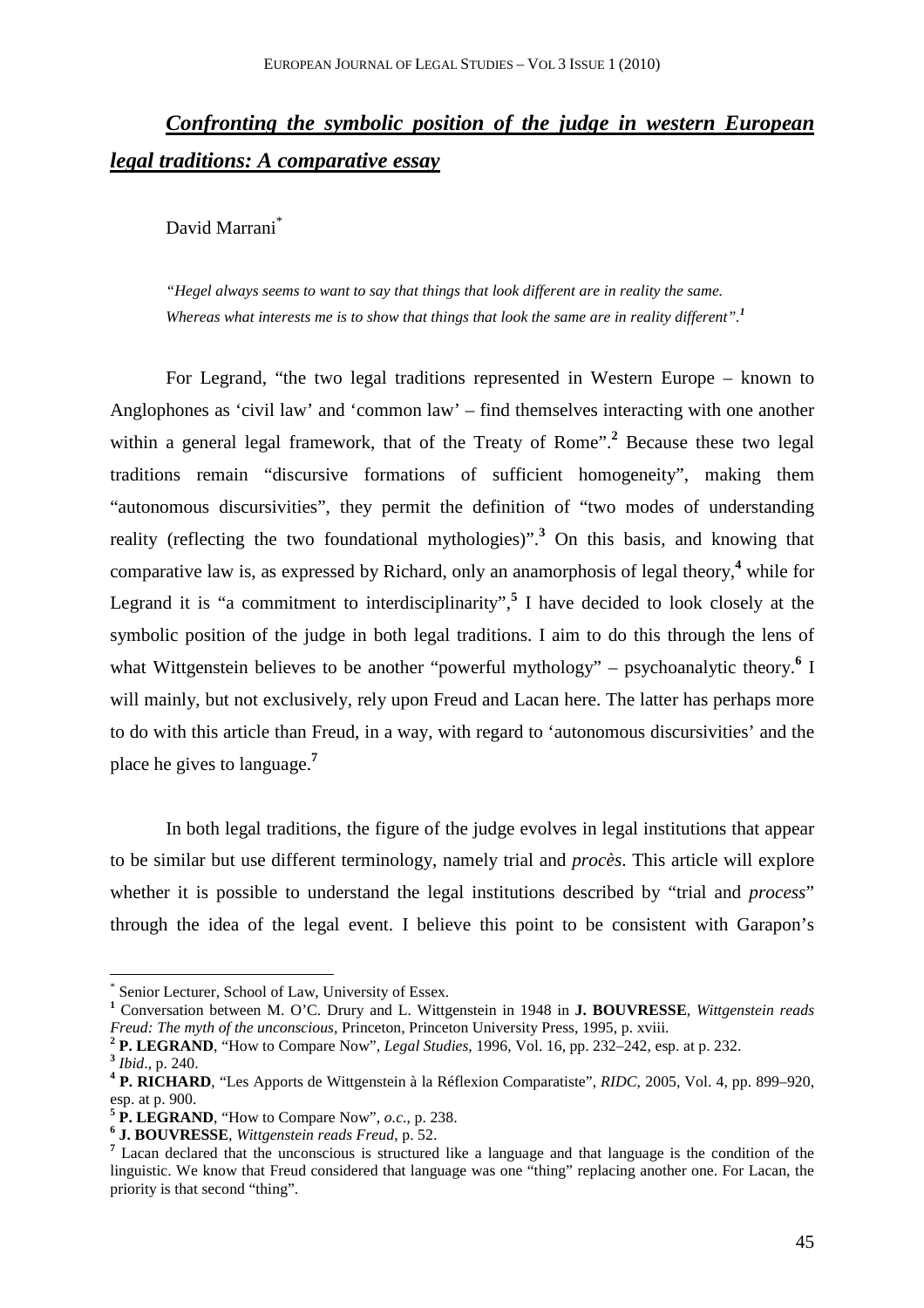observation that "the event of judging is in fact part of justice to the same degree as the law: it is its foundation".**<sup>8</sup>** Then again, the use of different words (trial v. *procès*) may operate as a way of distinguishing among legal events while enforcing the 'power of words' in both traditions.**<sup>9</sup>** I am therefore conscious that what Heidegger explained concerning translation from Greek to Latin may also be valid here: it is a process of closing and alienation.**<sup>10</sup>** By trying to theorise the two institutions, I may in fact diminish their meaning.

According to the *Oxford Dictionary*, "trial" originates etymologically from the old French word *triage* and is an act of separation of the good from the bad. The dichotomist, perhaps Manichaeist, definition of this legal institution is, surprisingly, slightly different from its equivalent in civil law. The French counterpart (that I will use here as a prototype of "civil law"), the *procès*, does not share this exact idea of selection between good and bad, in part because it revolves around other operators (the legal/illegal binary code described by Teubner**<sup>11</sup>**), and in part because "justice is the principle of separation between good and bad".**<sup>12</sup>** However, trial and *procès* share the notion of being a dynamic event. *Procès* refers to the positioning of the parties before a judge, on a *différend*. To aid the understanding of what is involved in the legal institution of "resolving a *différend* by separating the good and the bad", I will refer here to Lyotard's definitions. Primarily, a *différend* is a conflict between two parties that cannot be solved without a ruling. Secondly, it may be an act that cannot be compensated, where the victim cannot get their argument across. Finally, it is a problem of language, a place and a moment where and when something that is suffering from not 'being', 'asks' to be put in place, to be recognised and heard.**<sup>13</sup>** The word *procès* carries a dynamic aspect of procedural process. Moreover, according to Badiou, this event is one dimension of another process – the truth-process.**<sup>14</sup>** The *procès* appears, then, as a progression towards the legal-truth, *la vérité judiciaire*: "the judgement is the expression of a legal-truth, i.e., a truth of whom the source, the elaboration and the outcome are defined by the juridical as expressed in

**<sup>8</sup> A. GARAPON**, *Bien juger, Essai sur le Rituel Judiciaire*, Paris, Odile Jacob Opus, 1997, p. 19: "[l]'événement de juger fait partie de la justice au même titre que le droit: il en est la fondation".

**<sup>9</sup> S. J. TAMBIAH**, "The Magical Power of Words", *Man*, 1968, Vol. 3, pp. 175–208.

**<sup>10</sup> M. HEIDEGGER**, *Introduction à la Métaphysique*, Paris, Tel, Gallimard, 1967, p. 26.

**<sup>11</sup> G. TEUBNER**, "Global Bukowina: Legal Pluralism in the World Society" in **G. TEUBNER** (ed.), *Global Law Without a State*, Dartmouth, Aldershot, 1997, pp. 3–28.

**<sup>12</sup> A. GARAPON**, *Bien juger*, *o.c.*, p. 28. "[l]a justice … est principe de séparation du bien et du mal".

**<sup>13</sup> J. F. LYOTARD**, *Le Différend,* Paris, Minuit, 1983, "quelque chose "demande" à être mis en phrase, et souffre du tort de ne pouvoir l'être à l'instant".

**<sup>14</sup> A. BADIOU**, "The Problem of Evil" in *Ethics: An Essay on the Understanding of Evil*, London & New York, Verso, 2001, p. 67.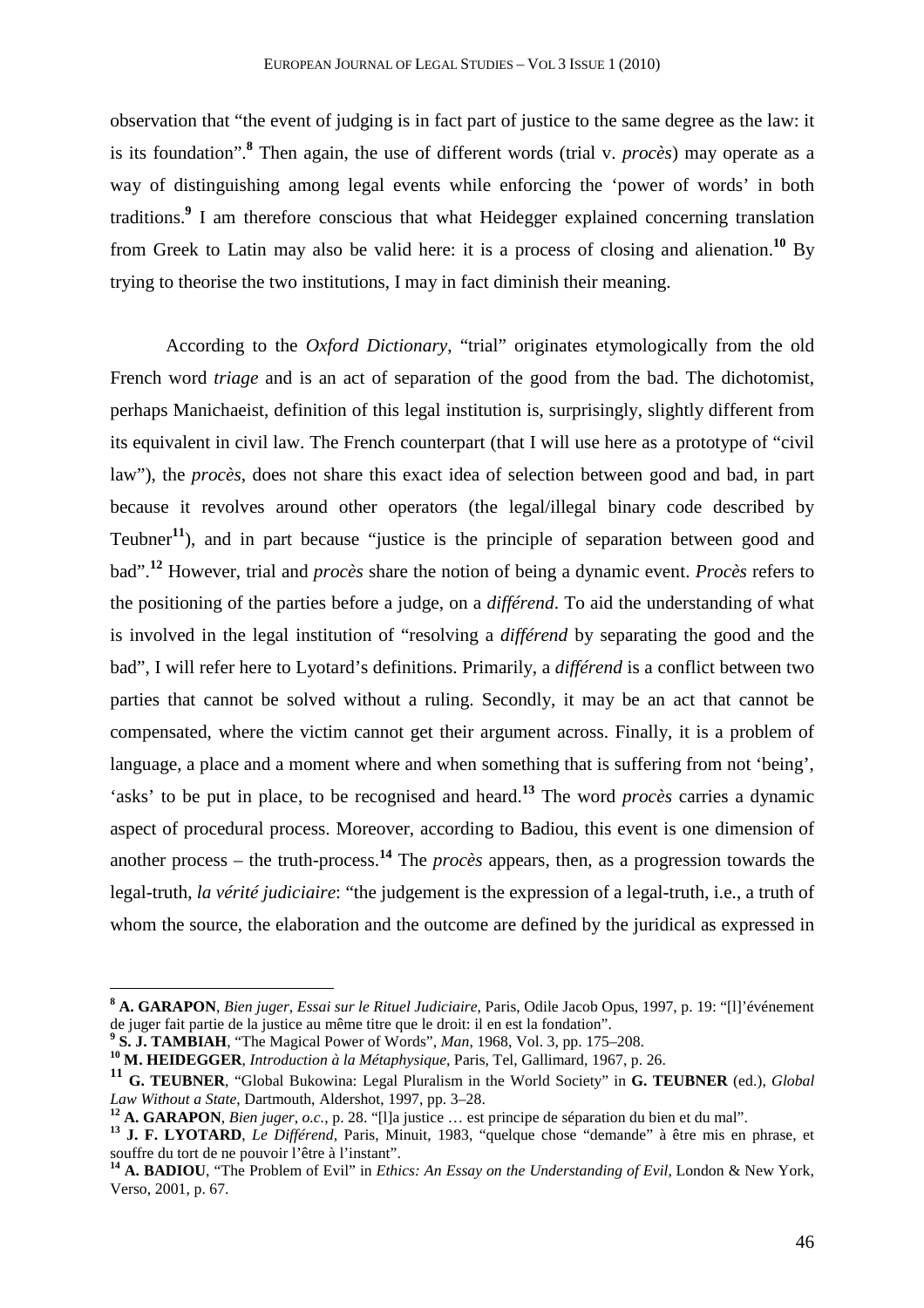the trial".**<sup>15</sup>** Indeed, the legal "truth", which differs from social or scientific truth, is allegedly and commonly understood to be established at the end of the legal process in both the English trial and the French *procès*, making the legal institution a place of sacredness that consecrates the judge's action.**<sup>16</sup>** The legal-truth operates as a fiction that sacralises the function of judging.

In this article, I aim to analyse the symbolic position of the judge and to show that the legal event, whether in civil or common law traditions,**<sup>17</sup>** is a process of communication where judges, parties and advocates interact, perhaps in different ways, through a system of dialogue–monologue in a dialectical relationship. I will start by defining how the judge relates to the totem and to the Oedipus complex, and how on this basis we can compare the two legal traditions. I will then look at differences between the number of totems, at the three elements that I believe condition the symbolic position of the judge, and compare each of these under the two legal traditions, before considering the background of oral and written traditions and how the alleged division is growing less marked.

### **Judge, totem and Oedipus**

In this section, I look at how it is possible to apply psychoanalytic theory to the figure of the judge, and particularly the notion of the totem and the Oedipus complex. Specifically, for this comparative work, it will be through the quality and quantities of totemic position/s that differences may best be demonstrated.

The trial (or the *procès*) is an ambivalent legal event. This idea of ambivalence is present in Freud's writing on the totem in the 1910s. **<sup>18</sup>** The totem, object or *thing*, with a

**<sup>15</sup> P. PONCELA**, "Regard sur la Vérité Judiciaire", in Dialogue, Dialectique en Philosophie et en Droit*, Archive de Philosophie du Droit*, Paris, Sirey, 1984, tome 29, pp.175–183 at p. 175 : "le jugement est l'expression d'une vérité judiciaire, c'est à dire d'une vérité dont la source, l'élaboration et la finalité sont définies par le juridique en tant qu'il se réalise dans le procès". See also **B. RAVAZ**, "Vérité judiciaire et Vérité religieuse", *Champs libres n° 3*, Paris, L'Harmattan, 2002 and "Le juge judiciaire gardien de la Vérité historique ?", *Champs libres* n° 2, Paris, L'Harmattan, 2002, pp. 225-245.

<sup>&</sup>lt;sup>16</sup> This occurs through the magical power of words.

<sup>&</sup>lt;sup>17</sup> I do not intend to develop in detail the different levels of justice or judges. I wish to describe legal events through their broad outlines. If the type of trial or *procés* has to be related to the type of model I am describing, it is probably the criminal rather than the civil one. In the case of a criminal trial, I will not analyse the differences between jury and non-jury trials. Although I recognise jury trial as an "element" of the "structure" of common law in criminal justice, juries are also widely used in civil law. I also assume that the presence or absence of a jury does not affect the position of the judge considered here.

**<sup>18</sup> S. FREUD**, *Totem and Taboo*, London, Ark, 1983, pp. 1–17.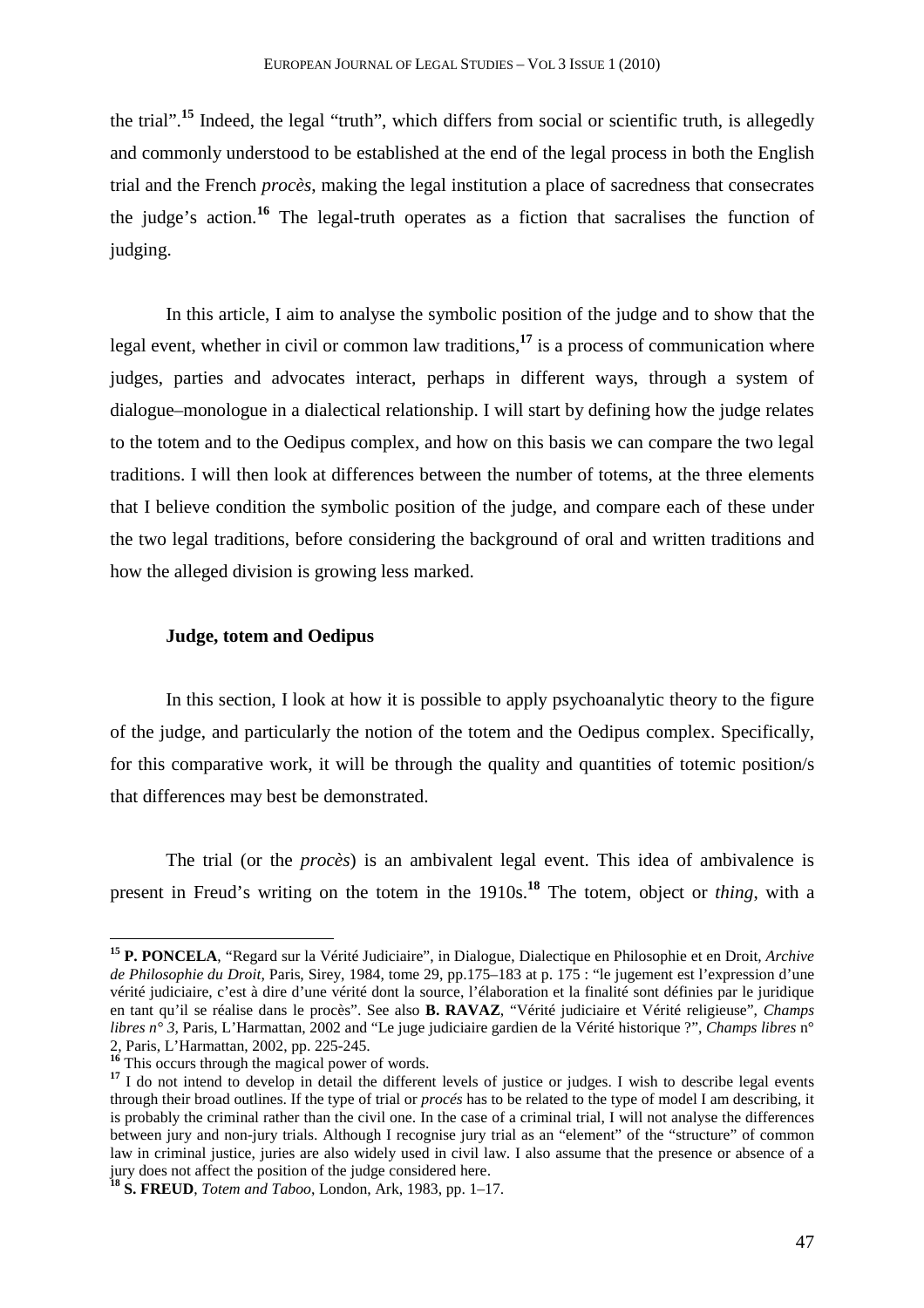symbolic signification for an individual or a group of individuals, serves as a foundation for a system of beliefs, and is the source of a micro (social) organisation.

It is intriguing to think that the totem is linked to the law.**<sup>19</sup>** But the totem is something that constructs rules, and further, that cannot transgress the rules constructed by it. Indeed, taboos relate to the sacredness of the totem. Freud explained that "the clansmen [members of the totem] are under sacred obligation (subject to automatic sanctions) not to kill or destroy their totem and to avoid eating its flesh (or deriving benefit from it in other ways)".**<sup>20</sup>** Totemism carries 'instinctual renunciations': the worship of the totem, which included a prohibition against injuring or killing the totem; the desire of the female in the horde and the fraternal alliance; and the restriction of "inclination to violent rivalry among [the members of the fraternal alliance]".**<sup>21</sup>** These prohibitions, or taboos, are established in relation to the father's will: the first two are prohibitions against the father; the latter is against disregarding the father's will.**<sup>22</sup>** The totem is marked by taboos that are attached to it and constitute its core: members of the totem cannot *kill* the totem (horror of patricide) while the absolute rule of abstinence exists in relation to every female of the totem (horror of incest). I will consider both rules in turn and analyse how they connect to the figure of the judge.

#### **Horror of patricide**

This *thing*, the totem, is present in the cognitive legal field; it is present in the normative rules.**<sup>23</sup>** If we compare this approach to that of the trial (or the *procès*), and consider it as a dynamic legal event characteristic of the judicial area, we find similar characteristics. The judicial totem is a place where judges, legal advocates and academics exist and belong, and they know that they cannot transgress the rules constructed by it.

In this context, the particular judicial totem must be considered in relation to the Oedipus complex, which evolves around the well-known triangular relationship between a child, the father and the mother.<sup>24</sup> In the Oedipus complex, the boy considers the mother as a

**<sup>19</sup>** *Ibid*., p. 51. Freud commented on the first legal code while exposing the rules of the taboo. We must also bear in mind the formula, "who brings law to its roots destroys it" ("qui ramène le droit à son fondement l'anéantit"). **<sup>20</sup>** *Ibid*., p. 2.

**<sup>21</sup> S. FREUD**, "Moses and Monotheism: Three Assays", *SE 23*, 1939, pp. 1–138, esp. p. 118.

**<sup>22</sup>** *Ibid*,, p. 118.

**<sup>23</sup> S. FREUD**, *Totem and Taboo, o.c.,* p. 51.

**<sup>24</sup>** The triangular relation judge–party A -party B.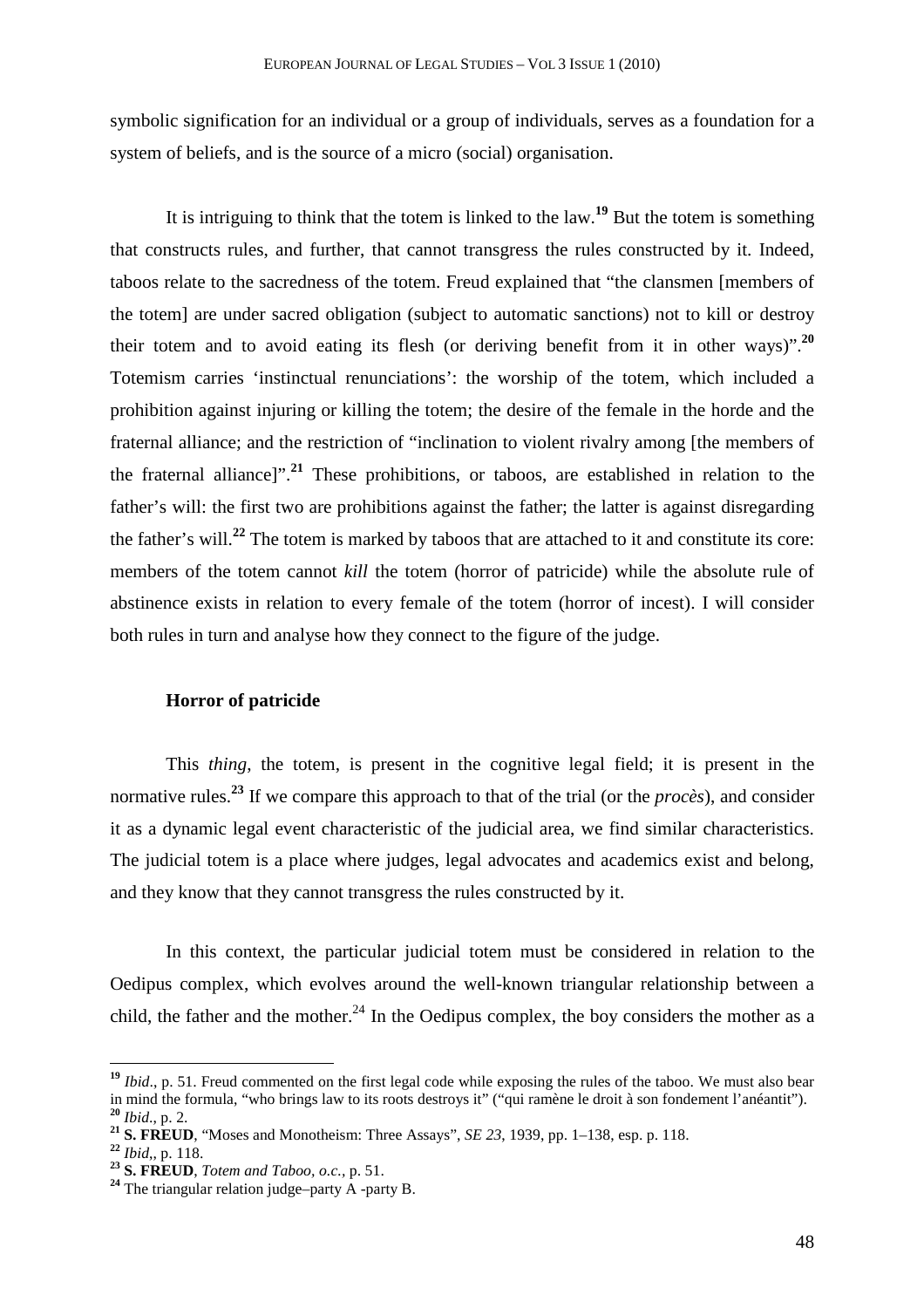"sexual object-cathexes" and identifies with the father as his (ideal) role model,**<sup>25</sup>** who becomes the boy's ego ideal.**<sup>26</sup>** Tension arises because "[t]he little boy notices that his father stands in his way with his mother".**<sup>27</sup>** The boy wants to be like the father because he loves the mother: he therefore needs to kill the father. The desire for the mother becomes a desire that is forbidden, or "taboo". The development of the superego, the censor of the ego, which it monitors and judges, is defined as the heir to the Oedipus complex, and is an interiorisation of (parental) authority.**<sup>28</sup>** This is where the myth of the primal hordes, examined in the anthropological essay *Totem and Taboo*, connects the "politico-legal institution(s)-father", to the symbolic Father. The different elements of the Oedipus complex described by Lacan in many of his mathematical schemas are a help in mapping this complex.**<sup>29</sup>** He describes the complex using the position of the subject S (Es), the splitting ego a (ego) and the a' (the other; the Mother), all of which contribute to the positioning of the Father (or A; the Other) as the place of language, authority, the Law. This symbolic position may also be filled by other paternal figures.

This leads us to Pierre Legendre's narration of the crime of Corporal Lortie in 1984. This is the story of a young corporal in the Canadian army who entered the Quebec national assembly building with the intention of killing members of the government on 8 May 1984. Lortie ran through the corridors, firing his automatic rifle at the people he encountered; he arrived at the Chamber of the National Assembly of Quebec. Unfortunately for him, it was a holiday and no one was there. He entered nonetheless and sat on the president's chair, having killed three people and injured eight. Commenting on his crime, Lortie declared: "the government of Quebec had the face of my father".**<sup>30</sup>** What is important in this context is that in his ferocious attack, Lortie went into the building that hosts the institutions of Quebec in order to kill those institutions. What is inferred from Lortie's peculiar declaration is that political institutions may be considered as being involved in the triangular relationship of the Oedipus complex. The father will be/is or has to be killed, but because we are in the political

<sup>&</sup>lt;sup>25</sup> According to Klein, the development of the superego differs between boys and girls, although the result is the same. In that schema, the boy relates to the father as an ideal image while the girl turns towards him in the quest for the missing genital apparatus of the mother. Klein does not differentiate between boys and girls. For the girl, closeness to the mother is a long pre-oedipal stage that changes during the phallic phase converging towards the penis that she does not have. **M. KLEIN**, *Le Complexe d'Oeudipe*, Paris, Payot, 2001, pp.138–145.

**<sup>26</sup> J. CHASSEGUET-SMIRGEL**, *The Ego Ideal*, London, Free Association Books, 1985, p. 104.

**<sup>27</sup> S. FREUD**, "Identification" in "Group Psychology and the Analysis of the Ego", *SE 28*, 1921, pp. 105–110.

**<sup>28</sup>** See also the second topic of Freud: Id, ego, superego.

**<sup>29</sup> J. LACAN**, *Ecrits 1*, Paris, Point Seuil, 1999, p. 53. See "Schema L".

**<sup>30</sup> P. LEGENDRE**, *Le Crime du Caporal Lortie, Traité sur le Père*, Paris, Champs, Flammarion, 1989, p. 74: "Le gouvernement du Québec avait le visage de mon père".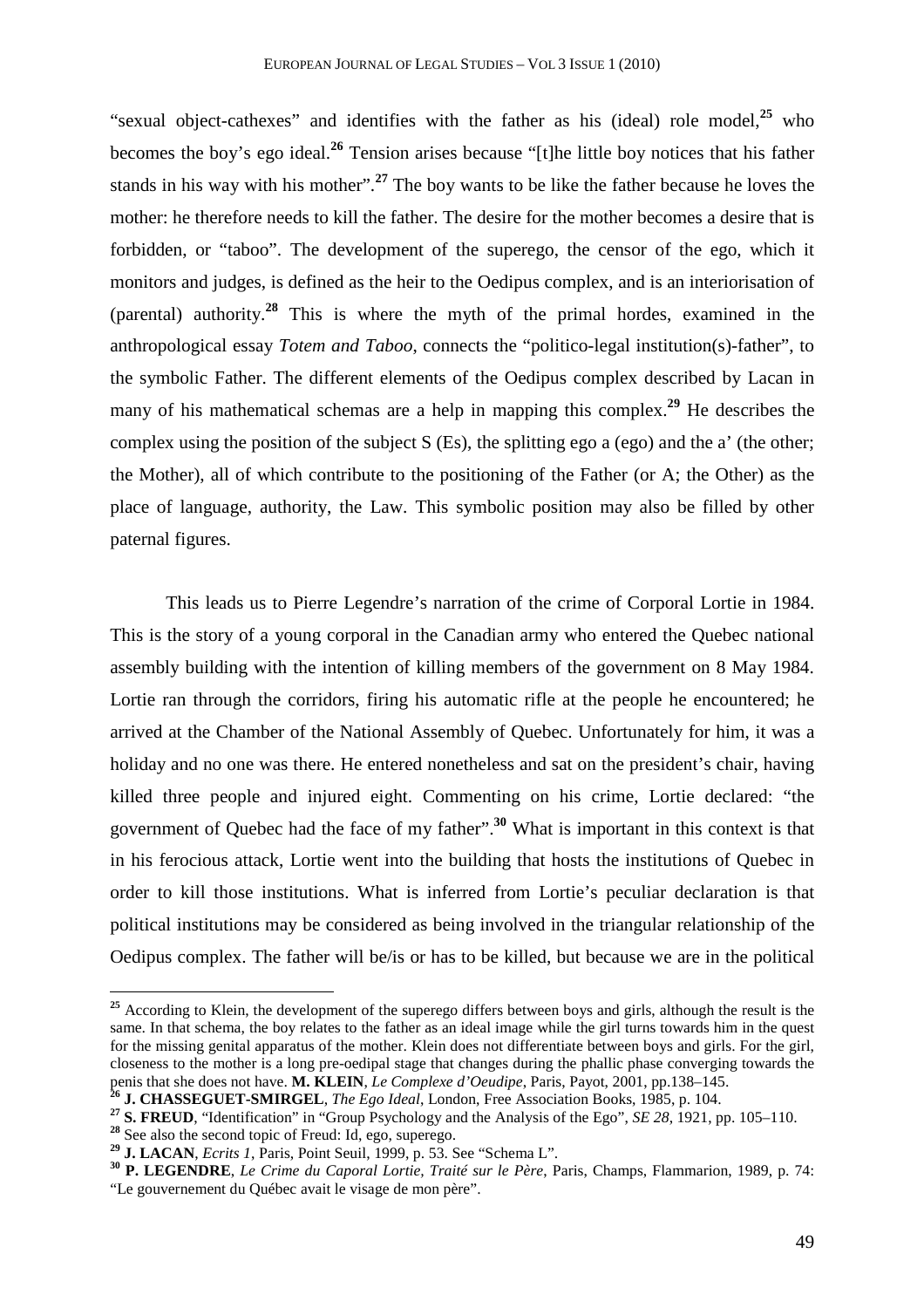sphere, where only representation exists, the killing cannot be real; it is (always) symbolic.**<sup>31</sup>** Two important conclusions may be drawn here: a) the father (or rather, in this case, the Father) represents, and as a consequence takes a symbolic position,<sup>32</sup> of regulation in the triangular relationship described by the Oedipus complex; he is the authority, he is the Law; b) this can be seen also in relation to Freud's observation in *Civilisation and its Discontents*, that "[w]hat began in relation to the father is completed in relation to the group".**<sup>33</sup>** This exposes the cultural societal dimension of the superego, where the Father represents authority for a larger group than the family – the Law for society.**<sup>34</sup>**

One explanation of the French Revolution is embedded in these ideas. The French king was himself positioned in the Oedipal triangle. The horde had to kill him. This real murder committed by the (Freudian) horde can be related to the (Lacanian) symbolic murder orchestrated in a democratic society through elections. As Lacan notes, the *non-du-père* (the "no" of the father-Father) relates to the *nom-du-père* (the "name" of the father-Father), the symbolic position of the "father-regulator" as a place of authority. As the judge relates to the king, because the position is part of and originates from the *curia regis*, the king's court, not only the king but also the judge has the paternal function of authority.**<sup>35</sup>** The traditional legitimacy and the divine right of kings, "passes"/transfers to the judge, as an element of his court.

# God ▼ King ▼ Judge

**<sup>31</sup>** Although it is possible to murder the personnel of the institution, it is of course not possible to kill the institution.

**<sup>32</sup>** According to Lacanian topography, SIR means Symbolic, Imaginary, Real.

**<sup>33</sup> S. FREUD**, *Civilisation and Its Discontents*, London, Penguin, 2002, p. 133.

<sup>&</sup>lt;sup>34</sup> This refers to society, the group, and all the metaphoric aspects of it, like the governing body, and the powers as "separated" through the myth of the separation of powers. It would be perhaps outside the scope of this article to comment on the changes in Canada and the impact on Lortie. In 1982, Canada, lead by Pierre Trudeau, was given a constitution (The Constitution Act, 1982) modifying the organisation of the country and obtaining "freedom" from London, and particularly from Westminster. Furthermore, a strong figure at that time, Trudeau, decided to step down from his role as prime minister early in 1984.

**<sup>35</sup>** The *curia regis* is an institution that existed in France and England, as mentioned by **G. B. ADAMS**, in "The Descendants of the Curia Regis", *American Historical Review*, 1907, Vol. 13, No. 1, pp. 11–15. In note 2, he explained, "Reference should also be made to the chart of the descent of French institutions".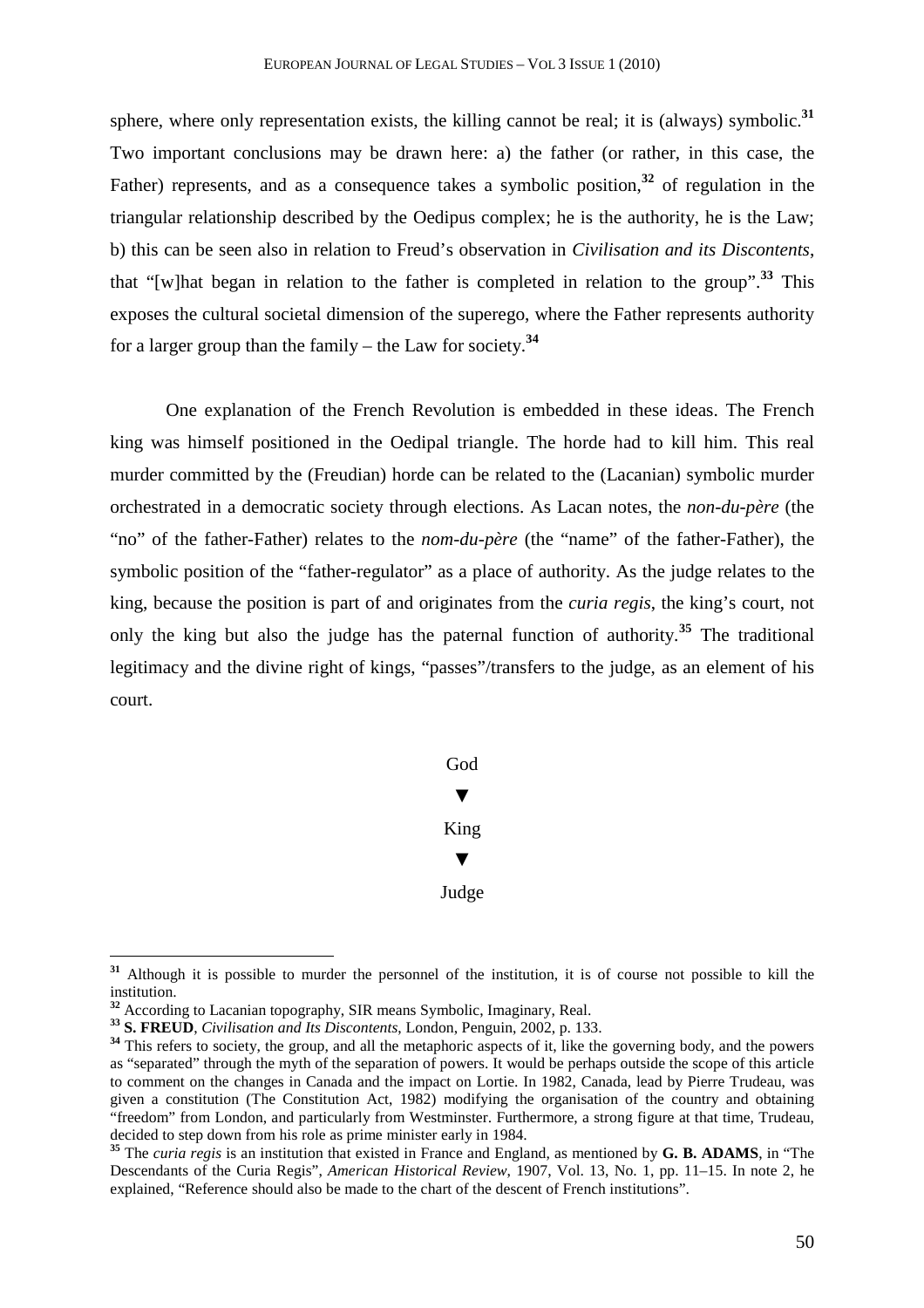Even when the king is replaced by an elected elite (an elected head of state or an elected parliament<sup>36</sup>), the sacral aura of the judge does not relate solely to the person. The judge does not completely "leave" the sacral but remains linked to the king. Let us consider, for instance, the French *Conseil Supérieur de la Magistrature* (CSM). This council is in charge of nominating, appointing and disciplining judges and public prosecutors. According to article 64 of the Fifth Republic Constitution, the French head of state is the guarantor of the independence of the judiciary. Until the constitutional revision of 2008, the CSM was presided over by the head of state (article 65 of the Fifth Republic Constitution).**<sup>37</sup>** This contributes to both the autonomy of the judge and to the maintenance of the sacred link between God/King (head of state)/Judge. We can find similar examples in common law. The Constitutional Reform Act 2005 (Chapter 4 s.12, Schedule 3) provides for:

- (a) Her Majesty instead of the Lord Chancellor to make appointments to certain offices, and
- (b) the modification of enactments relating to those offices.

 $\overline{a}$ 

As a result of this Act, the monarch is in charge of appointments, because the monarch/head of state is the guarantor of the independence of the judge, similar to the French president/head of state.

The symbolic position is the crucial element here, which creates authority and relates to the sacral, which is closely linked to its origin: religion (God, the Father) and tradition (the monarch sovereign) meet through the vertical link of God/Judge. The position of the judge is dependent upon the horror of patricide. Members of the totem cannot *kill* the totem. The judge totem thus becomes sacred and takes that specific and fundamental position.

**<sup>36</sup>** See Dicey's comments: "The authority of the state or the nation was during the earlier periods of our history represented by the power of the Crown. The King was the source of the law … The royal supremacy has now passed into that sovereignty of Parliament". **A. V. DICEY**, *Introduction to the Study of the Law of the Constitution*, London, Macmillan and Co., 1927, p. 279.

**<sup>37</sup>** This is also the case in the Italian republic. The Italian CSM is presided over by the head of the Italian state: P**. RICHARD**, *Introduction au Droit Italien: Institutions Juridictionnelles et Droit procedural*, Paris, L'Harmattan 2004, p. 127.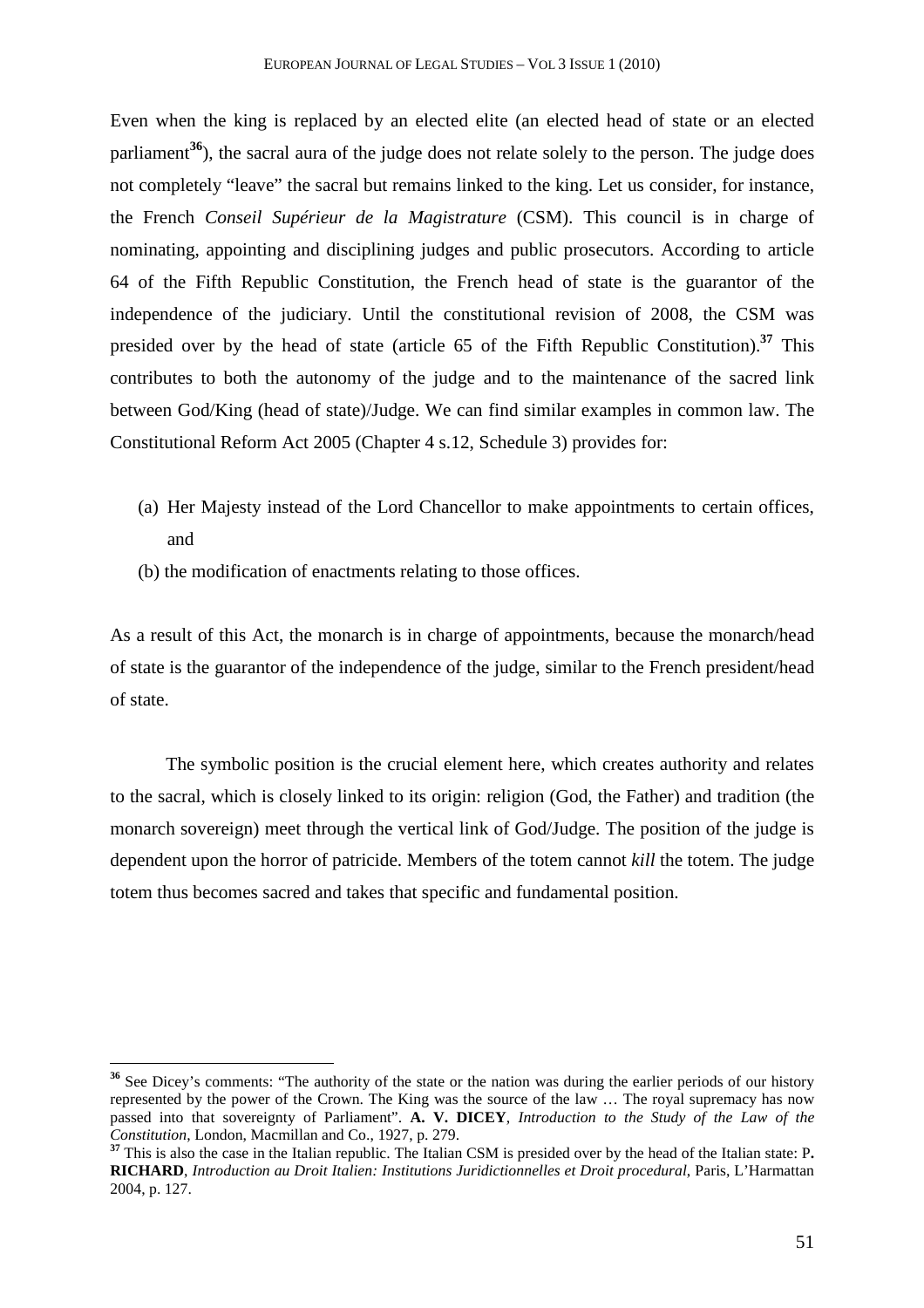## **Horror of incest**

The judge is also, in many ways, in a similar Oedipal position to that of the King because he is either in a totemic position himself or through the legal event (the trial or *procès*). But that may not be sufficient; hence we need to consider the second rule of the taboo: the fear of incest. In primitive societies, the incest rule meant that certain types of relationships, which Freud called customs, were banned. These taboos were respected with religious strictness.**<sup>38</sup>** The taboo also extended further in some instances, to actual sexual intercourse *stricto sensu*. In fact, in some primitive societies, it is even forbidden for brothers and sisters to shake hands or converse, while in other societies, fathers cannot remain alone in the house with their daughter/s. However, the strictest acts of avoidance involve a particular act of concealment. A girl might avoid her father by hiding when he passes by, or a man may hide himself voluntarily, and refuse to recognise his mother-in-law.**<sup>39</sup>** The sacred totem cannot be looked at in such contexts. It is so feared that even an "optical"/visual relationship has to be avoided.

It is possible to link this notion to Bentham's panoptic design. The system described by Bentham is based on an optical relationship to power, which Foucault also explores, and which highlights the effects of panoptical architecture: "the major effect of the Panoptical: creates on the prisoner a conscious and permanent state of visibility that insures the automatic functioning of power".**<sup>40</sup>** Furthermore, it became clear for Foucault "that the perfection of power [made] irrelevant its use".**<sup>41</sup>** The idea of the automatic functioning of power fits more with the unconscious than with the conscious, with the symbolic position of the Father and his authority. Bentham wanted a power "visible and unverifiable".**<sup>42</sup>** It is evident here that the "Panoptical is a machine to separate the pair to see–being seen",**<sup>43</sup>** where the individuals inside the perimeter are always watched without ever seeing; the individuals (who have the power) are located in the middle, in a surveillance tower, and can see everything without being seen themselves. What is particularly interesting is that the notion of the appearance of

**<sup>38</sup> S. FREUD**, *Totem and Taboo*, *o.c.*, p. 10.

**<sup>39</sup>** *Ibid.*, p. 12.

**<sup>40</sup> M. FOUCAULT**, *Surveiller et Punir*, Paris, Gallimard, Tel, 1975, p. 234: "l'effet majeur du Panoptique: induire chez le détenu un état conscient et permanent de visibilité qui assure le fonctionnement automatique du pouvoir".

**<sup>41</sup>** *Ibid.*, p. 234: "que la perfection du pouvoir tende a rendre inutile l'actualité de son exercice".

<sup>42</sup> *Ibid.*, p. 235: "visible et invérifiable".

<sup>43</sup> *Ibid.*, p. 235: "Panoptique est une machine à dissocier le couple voir-être vu".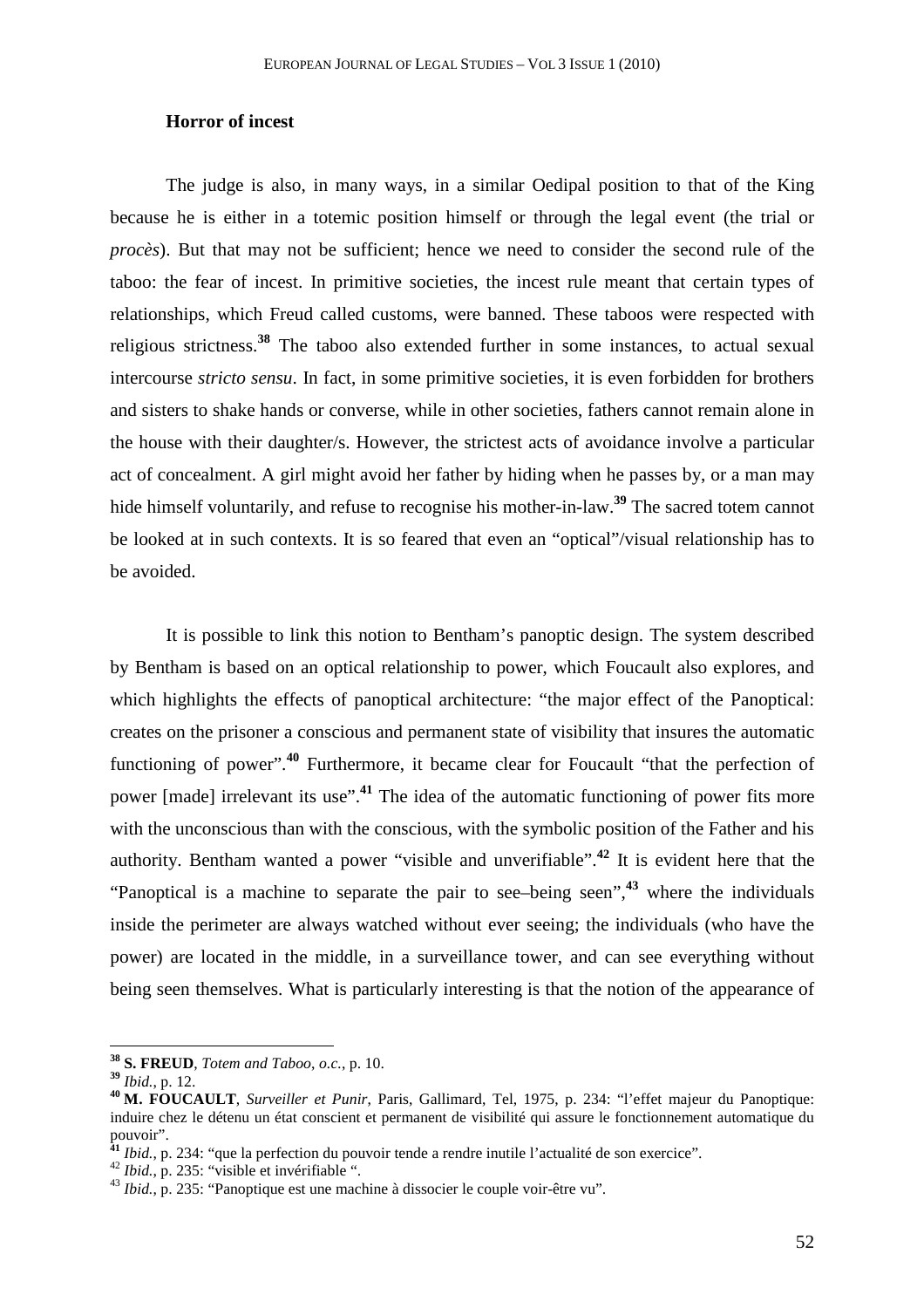power shows an ideal form of power.**<sup>44</sup>** In a way, this is similar to what Freud describes in *Totem and Taboo* and what Lacan positions as A, the symbolic Father.

This is power seen at its source, as a magical *thing*, which is the primal element of the core organisation of primitive society. Hiding from it, because of the belief in its magical virtue, contributes to a fear of the totem. The visual link becomes crucial. But this magical thing goes deeper than the conscious idea of its power: what becomes important is its authority. The repressed thoughts imposed by fear, which includes, in the case of primitive societies, the avoidance of any link with the totem, visual or optical, represses the desire for the totem. What remains from the past in our present is the unconscious fear of power – the unconscious fear of the totem – because of the Father and his authority. In the case of a legal event, one may consider the second rule (incest), and particularly the optical connection. If the parties decide to go to trial (or *procès*), this taboo emerges and may take many forms. It particularly may operate as a deterrent, with the consequence of encouraging individuals to 'stay in line', to conform to the rules in order to avoid 'facing' trial, but it also creates fear of a legal event for the parties involved.

Lord Phillips' narration of the behaviour of his first client illustrates this point perfectly: "I met my client for the first time in the corridor outside the court on the day that the Action was due to begin. She was obviously very nervous. The first thing that she said to me was 'I won't have to give evidence will I?'" His client could not 'face' the judge and things were settled between counsels outside the courtroom. Ultimately, Lord Phillips concluded that "She was relieved to miss her day in court, but I was very disappointed to miss mine".<sup>45</sup> The behaviour of Lord Phillips' client confirms Lacan's belief that the symbolic order is the one that cures. It initiates the creation of mechanisms that result in avoiding trial. Let us simply consider the story of Lord Phillips' client and how, in common law, very few disputes end up at trial stage. Indeed, pre-trial actions operate to avoid the occurrence of the legal event.

To return to Oedipus, we know that King Oedipus transgressed the two taboos. He was both the incestuous rival of his father and his assassin. For Lacan, the Oedipal

**<sup>44</sup>** *Ibid.*, p. 239.

As Speech by Lord Phillips of Worth Matravers, Chief Justice of England and Wales, "Alternative Dispute Resolution: An English Viewpoint", India 29 Mars 2008. Resolution: An English Viewpoint", India 29 Mars 2008. www.judiciary.gov.uk/docs/speeches/lcj\_adr\_india\_290308.pdf. Last accessed 30 June 2009.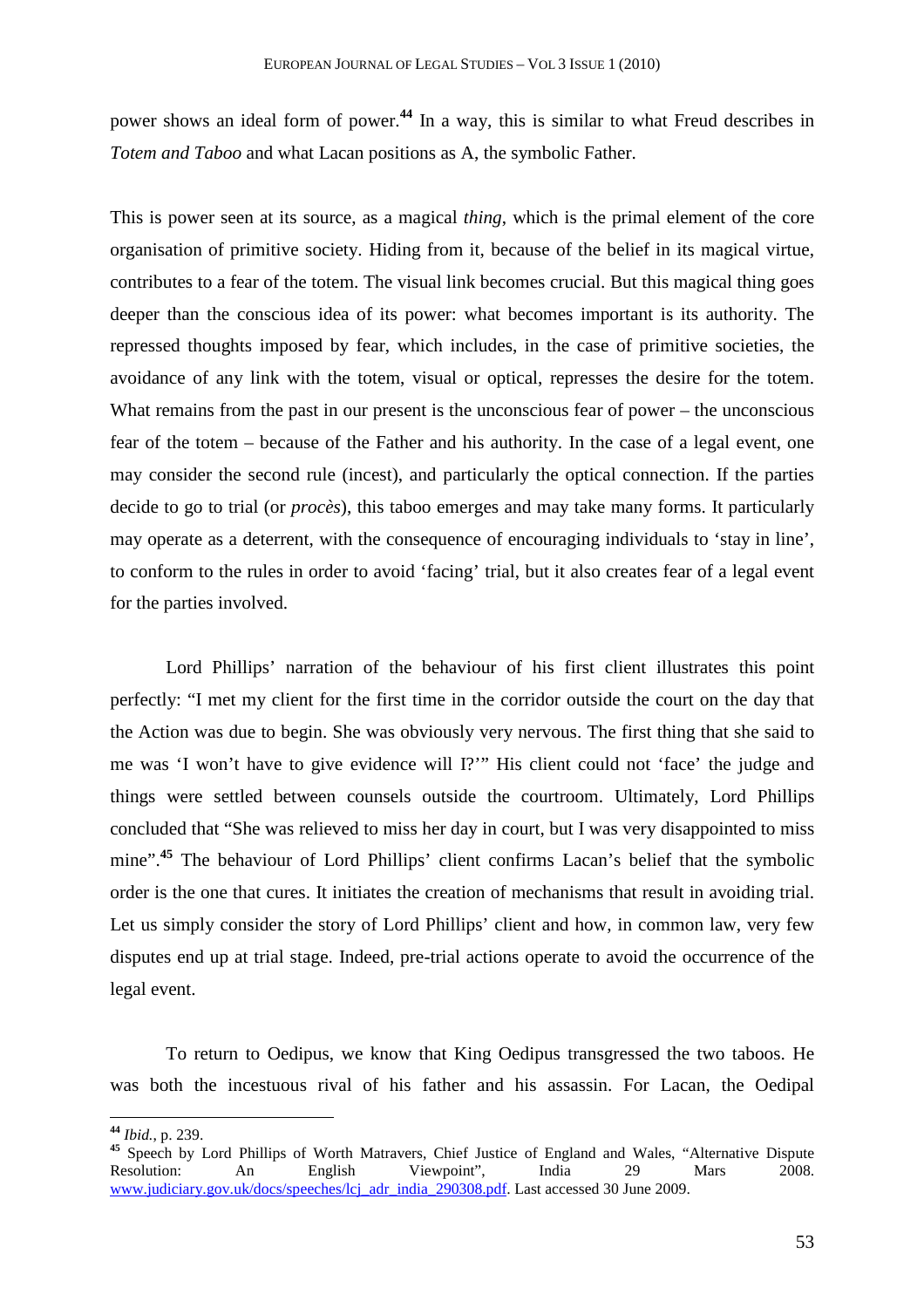identification relates to the paternal totem where guilt, aggressive behaviour, the killing of the father and the rivalry between brothers, the other male members of the hordes, structure the subject.**<sup>46</sup>** The Father, in the symbolic, orders and positions. The father is the place acting as foundation of human actions. The social pact created by the brothers' alliance the moment after the killing, the transcendence of aggression, each relate to the symbol and ultimately to the symbolic order. The apparatus created is consciously revealed, though it has always been present in our unconscious. The Oedipus complex links back to totems and taboos. The judge encompasses all the aspects of the totem, but because of the two "rules", it may be the case that the totem delimits a variety of situations based upon legal traditions.**<sup>47</sup>** In consequence, we face a variety of quality and quantities of totemic position/s.

#### **The quality and quantities of totemic position/s**

A strict division between the two legal traditions can be traced by using Lacano-Freudian ideas. The organisation of the *civil* law trial can be considered as mono-totemic. The organisation of the *common* law trial can be seen as bi-totemic. This is one of the main differences in the legal events of these two legal traditions. Both contain the idea of a totem in their legal events but each operates differently and at different levels in the trial, or in the *procès*. There is a second totem in the common law legal event. In civil law, a second totem exists but is within the judiciary organisation, not within the legal event itself. I wish to analyse this point through what I consider to be two major variables here – which differentiate between the judge in common law and the judge in civil law – the quality and quantity of totems: the formation of the judge and the discourse of the judge.

## **Formation of the judge**

 $\overline{a}$ 

The recruitment and the administrative, sociological and politico-legal aspects of the judiciary show us where the judges are coming from, and how they are positioned within the myth of the separation of powers. In the two legal traditions, the formation of the judge is

**<sup>46</sup> J. LACAN**, "L'agressivité en psychanalyse", in *Ecrits 1*, Paris, Points, Seuil, 1999, pp. 100–123, esp. p. 116.

<sup>&</sup>lt;sup>47</sup> It is necessary here to restrict my comments to Western Europe and to consider only the common law and germano-roman traditions, or civil law. I am not using the concept of major legal systems. Indeed, as recently exposed by Legrand and Samuel, we cannot consider common law as a "system", although we can apply the terminology of systems to what is found in the germano-roman context. **P. LEGRAND** and **G. SAMUEL**, *Introduction au Common Law*, Paris, La découverte, 2008, esp. p. 8. Here, I will use English law mainly as a prototype of common law, and French law as the prototype of the civil law system. I will use civil law hereinafter as a synonym of romano-germanic law.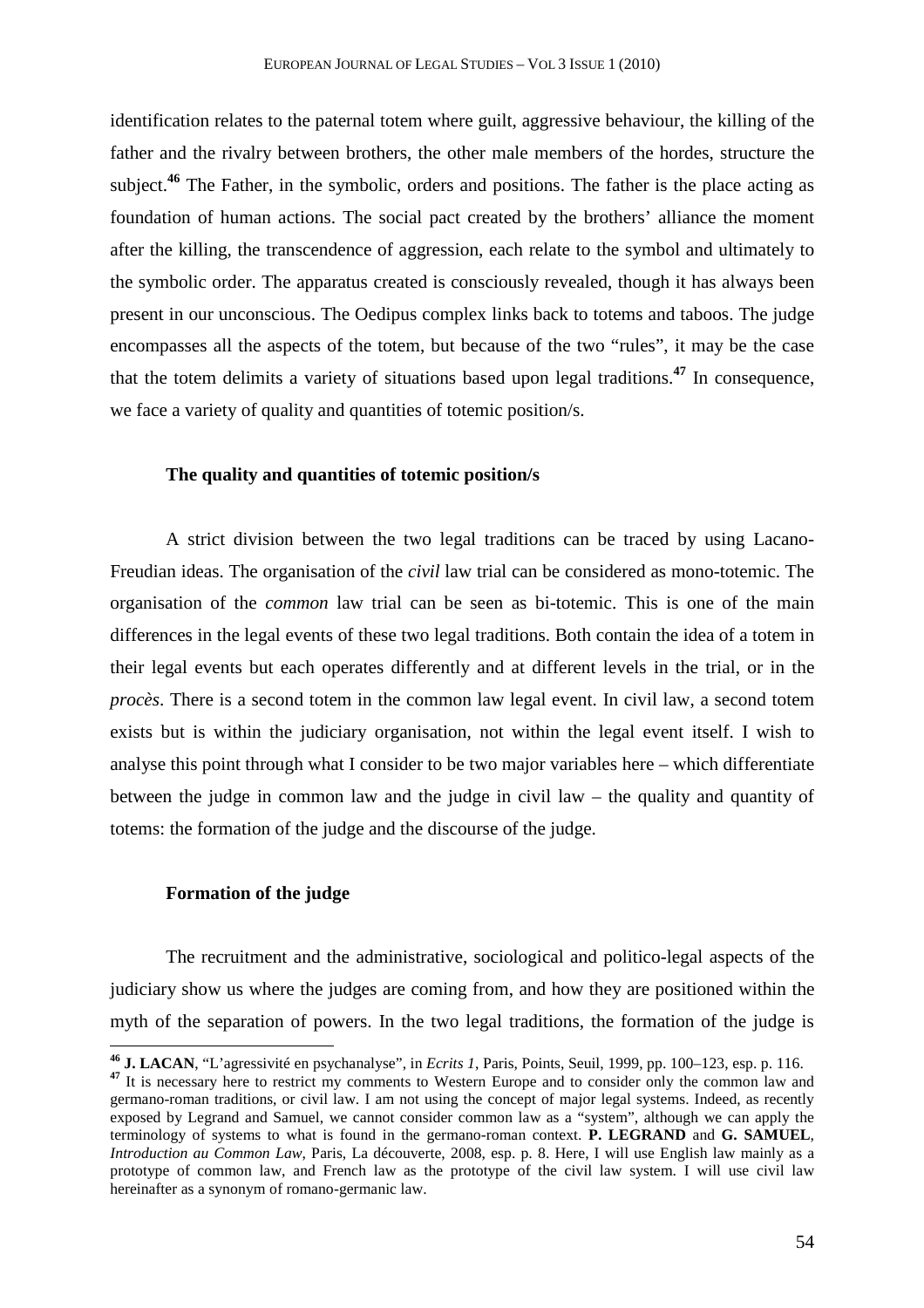significant in the design of the mechanism of rendering justice. For Guarnieri and Pederzoli, there are two basic models of judicial recruitment: the bureaucratic model corresponding to civil law, and the professional model corresponding to what happens in common law.**<sup>48</sup>** In common law, only experienced practitioners may become judges. It has a system of training based primarily on scholarly knowledge, with universities as the main providers for future judges' education.**<sup>49</sup>** The graduates then have to qualify as solicitors or barristers, and practice for a reasonable number of years before being allowed to become judges. It is particularly important to note at this stage that the legal team involved in a trial, judges and advocates, are similarly educated and speak the same language. That said, Woodhouse stresses that "the judicial appointment system in England and Wales has frequently been criticised on the grounds that is it secret and discriminatory".**<sup>50</sup>** There is no distinction between judges and advocates, except the move from an "active" position of barrister/solicitor to the "passive" position of the judge as a referee. Like a monarch or a head of state in a parliamentary system of government, the judge, in the accusatorial system, does not participate. He acts as "an arbiter" and not as "a captain". The judge represents and appears positioned as the totem. This position is emphasised by the "circulatory" method of recruiting the judges: judges come from the "horde".**<sup>51</sup>** The judge here is the "father of the horde" – the Father. The younger figure wants to take his place and needs to *kill* him. The symbolic killing works as a revolution, in a situation similar to what Pareto describes as "the circulation of the elites".**<sup>52</sup>** The younger will take the place of the older. In David's terms, the judge is the "heir of the practitioners", *héritier des praticiens*; he acquires the symbolic position of "father–regulator", the Law, the authority of the A, the Father, in the Oedipus complex.

If, in common law tradition, the judges' training academy is the bar,**<sup>53</sup>** in civil law tradition, judges are trained in special schools after a recruitment conducted amongst university graduates. But the training is strictly separated between the legal actors who will be on the side of the parties, defending or not, and the legal actor who will be on the side of the

**<sup>48</sup> C. GUARNIERI and P. PEDERZOLI**, *The Powers of Judges: A comparative Study of Courts and Democracy*, Oxford, Oxford University Press, 2003, p. 20.

<sup>&</sup>lt;sup>49</sup> See the four discourses of Lacan and particularly the "discours universitaire", where the professor knows and the student does not, where the subject supposes that someone knows as a pre-requisite.

**<sup>50</sup> D. WOODHOUSE**, "The Law and Politics: More Power to the Judge – and to the People?", *Parliamentary Affairs*, 2001, Vol. 54, pp. 223–237, esp. at p. 234.

**<sup>51</sup>** Judges meet and dine with the horde often, through the collegial rite of dinners at Inns. **P. LEGRAND and G. SAMUEL**, *Common Law*, *o.c*., p. 47.

**<sup>52</sup> V. PARETO**, *The Rise and Fall of Elites: An Application of Theoretical Sociology*, New Jersey, Transaction Books, 1991.

**<sup>53</sup> P. LEGRAND and G. SAMUEL**, *Common Law*, *o.c*., p. 47.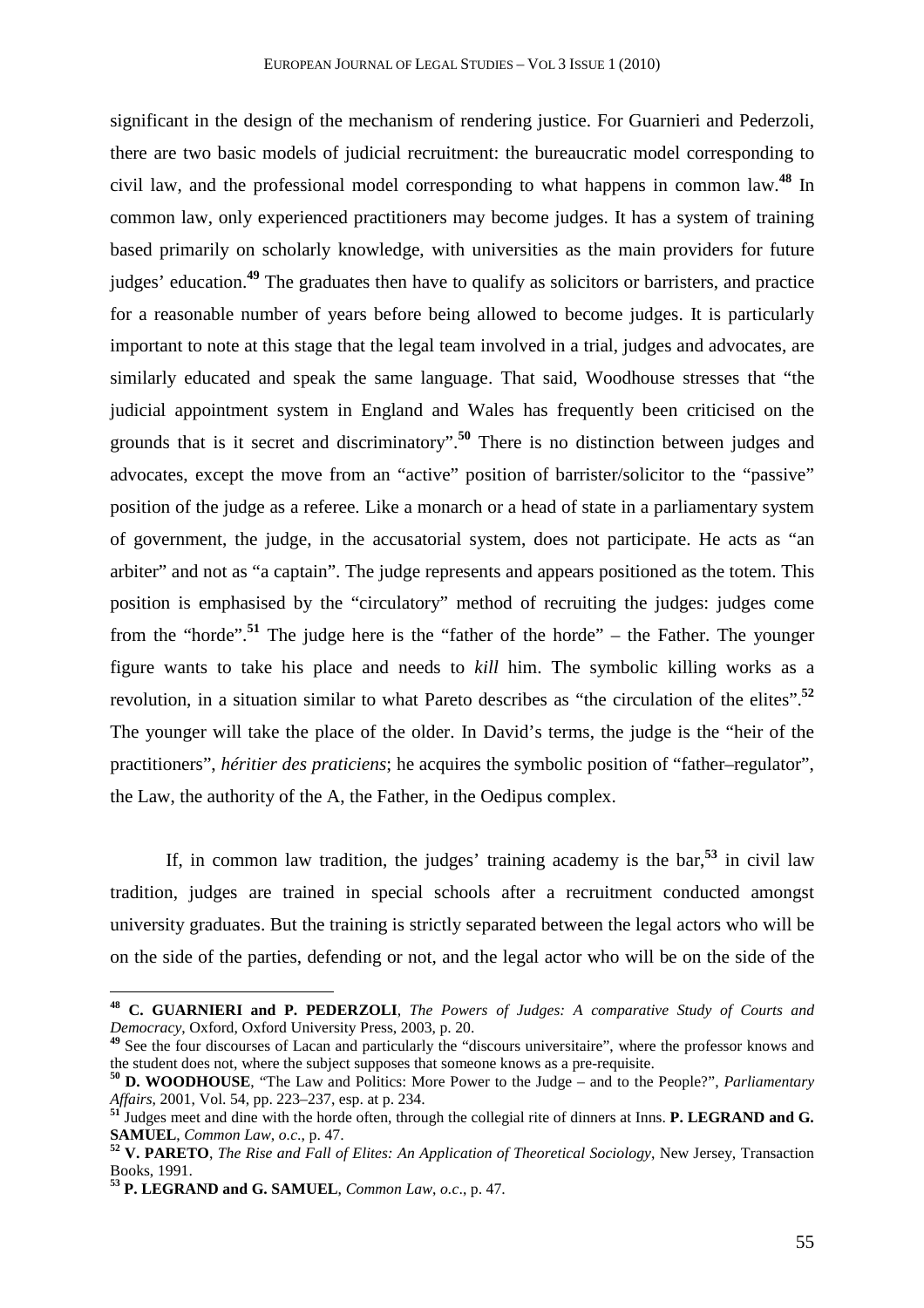state – the judge. Furthermore, the judge is effectively a civil servant: they are there to serve the state, and ultimately the social structure, in accordance with their *curia regis* origin. The judge in civil law does not appear to be a totem similar to that found in common law. The only connection between the different actors of the legal team in the case of civil law is that of education. But the way the career of judges is organised (shaped by the civil service structure, itself conditioned by the weight of the authority and symbolism of "public power") creates a flow through the system, between "lower-level (young) judges" and "higher-level (older) judges".**<sup>54</sup>** In a way, the idea of the circulation of elites, and the totem reappears here but through a separate "bubble" within the mechanism. It will therefore have less affect on the condition of the *procès* than it has in the case of the trial.

In the process by which a person becomes a judge, the characteristics of the totem/s in both legal events are highlighted. In the trial, we can consider the trial itself as the first totem, and the judge as the second. In civil law, only the *procès* is a totem. The judge does not hold the second totemic position within the legal event but holds one outside it, within the civil service, and within the executive. This point may be demonstrated by the declaration that, in England, the judiciary is (seen as) independent, while in France, there is a constant wish for an independent judiciary. As stated by Lord Browne-Wilkinson in the famous case *In Re Pinochet*,

There is no room for fine distinctions if Lord Hewart's famous dictum is to be observed: it is "of fundamental importance that justice should not only be done, but should manifestly and undoubtedly be seen to be done." (see *Rex v. Sussex Justices, Ex parte McCarthy* [1924] K. B. 256, 259).

In the table below, I have returned to the ideas developed so far:

**<sup>54</sup>** Traditionally, young judges will work for lower courts after their initial training; they enter a bureaucratic career, being promoted on the basis of merit and experience. The head of state is supposed to protect the judges. Article 64, para. 1 of the Constitution of the Fifth French Republic states that the president is the "guarantor of the independence of the Judiciary" and that (para. 4) "judges may not be removed from office".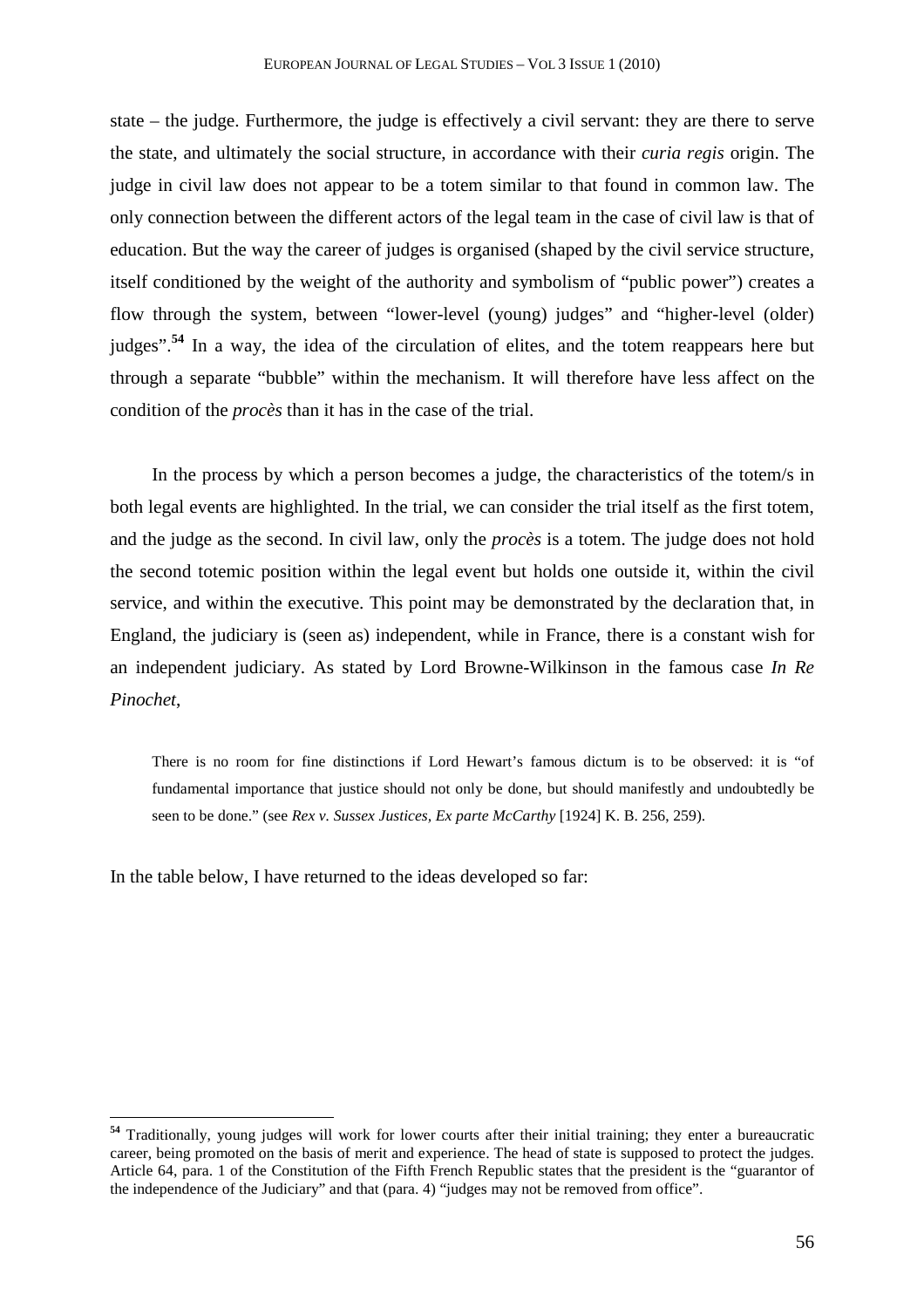| Common law, dual totem structure |                |  |  |  |
|----------------------------------|----------------|--|--|--|
| <b>Trial/totem 1</b>             |                |  |  |  |
|                                  |                |  |  |  |
| Judge/totem 2                    | <b>Parties</b> |  |  |  |
|                                  |                |  |  |  |
| <b>Solicitors/Barristers</b>     |                |  |  |  |

*Civil law, uni totem structure*  **Procès /totem Parties** *Judge/totem Young judges* 

There are similar situations in both legal events but they have the particularities that I have developed here, and that are linked to the quantities of the totem/s. In addition, the differences seem to increase when we look at the discourse of the judge.

## **Discourse of the judge**

 $\overline{a}$ 

Derrida wrote that a phenomenological space is opened up in and by language, and particularly that "its legal value, the right of a distinction between fact and intentional law, depends entirely on the language".**<sup>55</sup>** Language conditions the distinction between facts and law. But it also articulates the legal event, limiting it and defining it, as it defines, for Wittgenstein, the world.<sup>56</sup> The judge is positioned in relation to his discourse, which puts into action a practice of language constituting a social link between two actors. The first actor (agent) in the link will maintain a "truth" that necessarily determines him whenever he addresses the second actor (other). The second actor will only be able to respond by producing something dependent on the truth that determines the first. But this product cannot return to the 'truth'; this perception structures the link between the two actors, as shown below:

**<sup>55</sup> J. DERRIDA**, *La Voix et le Phénomène*, 3rd ed., Paris, PUF Champs, 2005, p. 21: "sa valeur juridique, le droit à une distinction entre le fait et le droit intentionnel, dépend toute entière du langage."

**<sup>56</sup>** "The limits of my language mean the limits of my world". Para. 5. 6, **L. WITTGENSTEIN**, *Tractatus Logico-philosophicus*, Paris, Tel Gallimard, 1961, p. 86.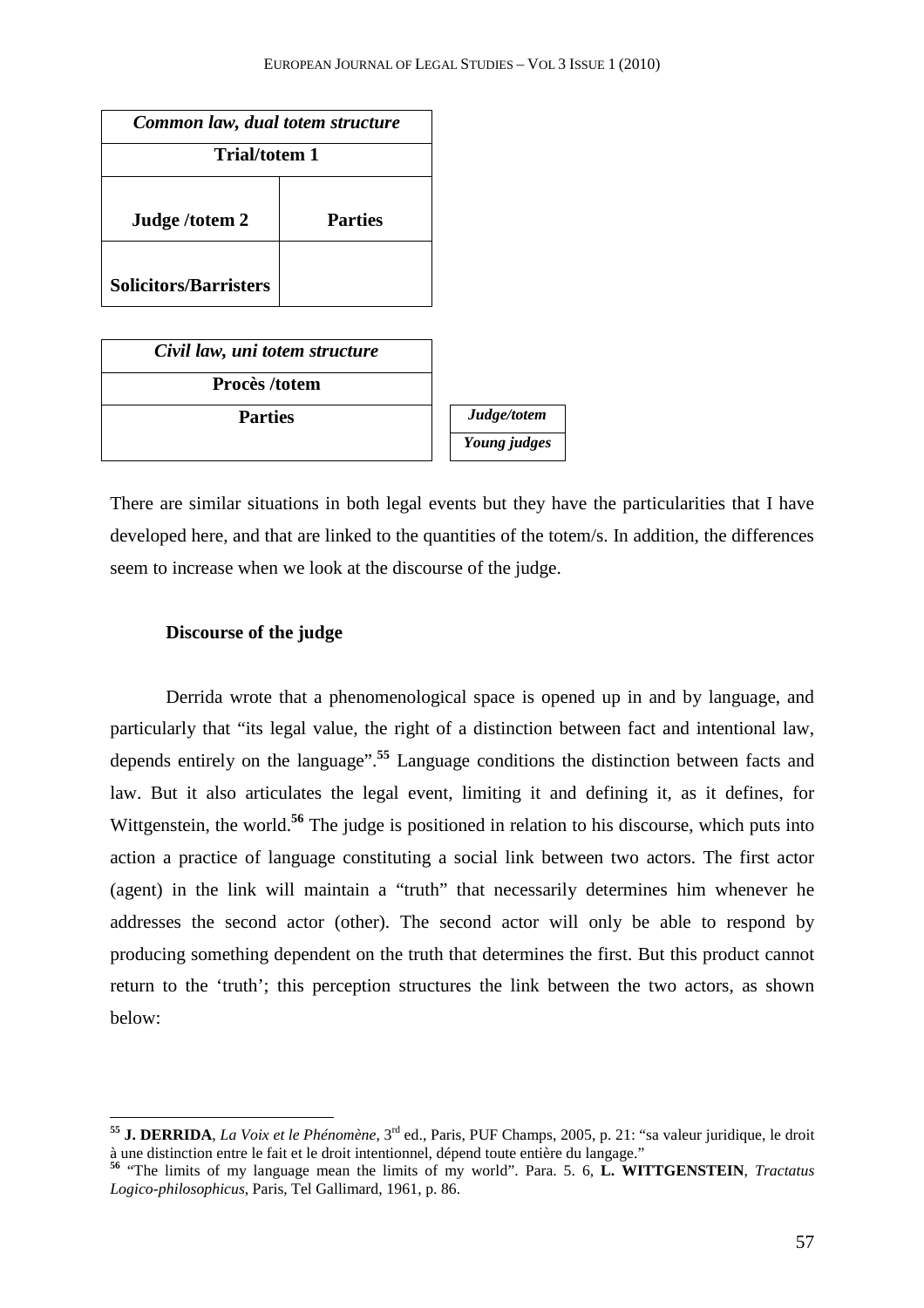| Agent |           |            |            | Other      |
|-------|-----------|------------|------------|------------|
|       |           | impossible |            |            |
|       | necessary |            | contingent |            |
|       |           | possible   |            |            |
| Truth |           |            |            | Production |

In fact, on the basis of this schema, four discourses can be discerned, which depend upon four factors that create each discourse. In turn, the discourse of the master evolves towards the discourse of the analyst, passing the stage of the discourse of the hysteric and the discourse of the academic. This production can be deduced from the position of the four terms or elements constituting language: the master signifier S1, knowledge S2, \$ the (barred) subject and the "rest" – the object "a", also found in the Lacanian explanation of the Oedipus complex. These symbols form the discourse of the master, a fundamental structure from which all other discourses derive, and I would like to develop this master discourse further, and that of the analyst, which are significant in the present context.

The discourse of the master follows  $\frac{1}{2}$ S1 $\rightarrow$ S2 $\rightarrow$ a. It is dominated by S1, that is, the master signifier (here the agent). Lacan named it the Law, *la loi.*<sup>57</sup> The Law (*la loi*) is the law (*le droit*). This Law is authorised by justice without ever having been labelled justice. S1 as the master signifier, the theoretical knowledge, imposes knowledge on S2 (here the other), the field of the slave. We could reasonably consider the position of the civil law judge as that situated within the discourse of the master. The judge in this schema *is* the Law. His position is deduced from the "truth" and the understanding that the other knows that he knows. The judge in civil law, in a central powerful position, sitting above the other actors, is the master. He is *la bouche qui dit le droit*, "the mouth" that speaks or voices the Law. When he speaks, his words are final. But he does not speak for himself, he speaks "on behalf of"; he represents society by his authority and what he says is not neutral. After a complete cycle, positioned by the discourse of the hysteric  $a\rightarrow 0$   $s\rightarrow$  S1 $\rightarrow$  S2 and of the academic S1 $\rightarrow$  S2 $\rightarrow$  a $\rightarrow$  \$, after a revolution the discourse of the analyst appears.

**<sup>57</sup> J. LACAN**, *Séminaire XVII, L"Envers de la Psychanalise*, Paris, Seuil, Champs Freudien 1991, p. 48.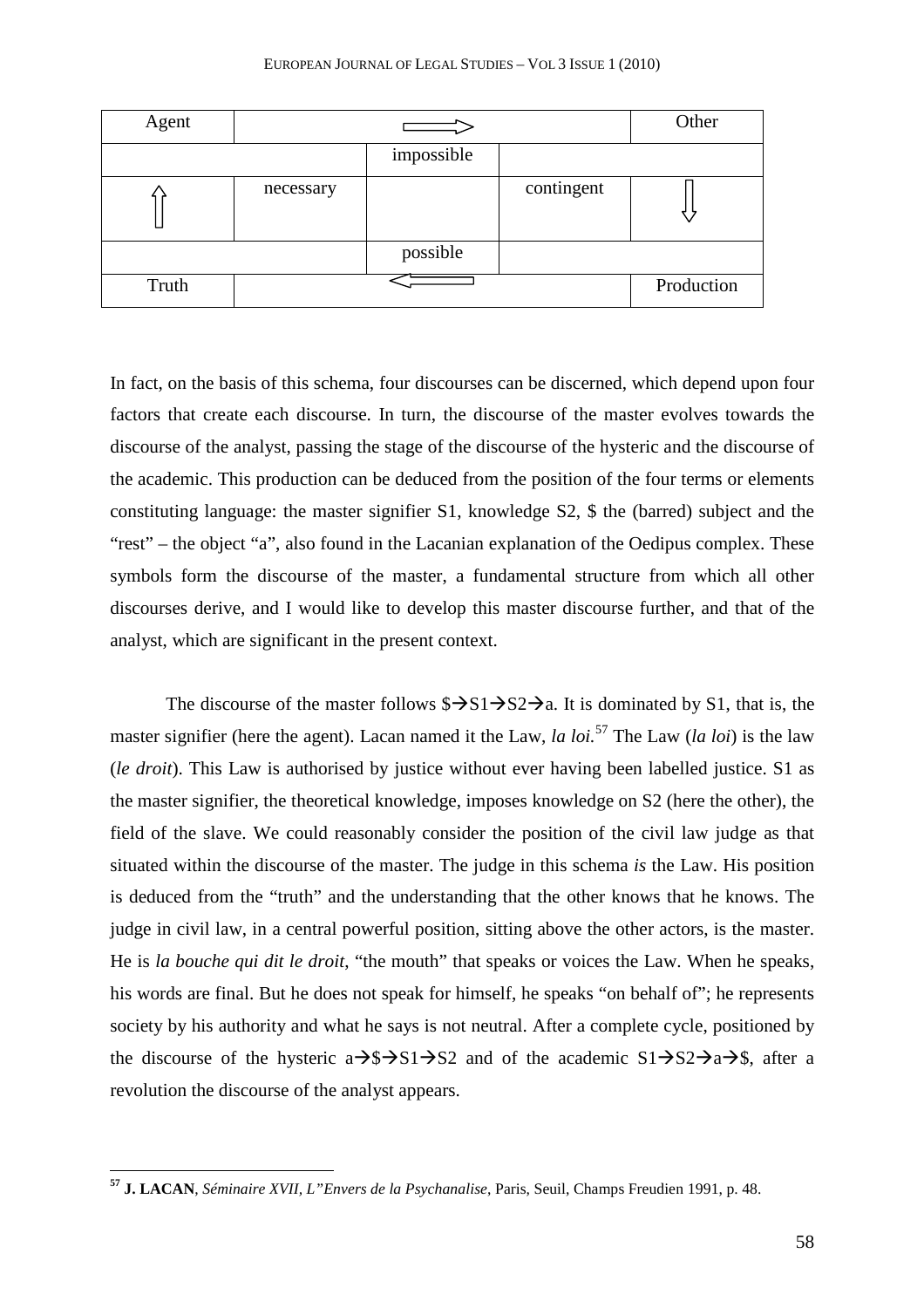| M |   | U |  |
|---|---|---|--|
| ┶ | 7 | ┶ |  |
| H |   | A |  |

The discourse of the analyst is formulated as follows:  $S2\rightarrow a\rightarrow s\rightarrow S1$ . Object "a" (the little other) represents here the substantial discourse, that is, the effect of rejection of the discourse. The position of the agent here is one of neutrality. The other is the subject that looks at the neutral agent voicing the "truth" because the agent knows, from the knowledge, S2. We know that the analyst in psychoanalysis is someone who is positioned as neutral. The subject is supposed to believe what the agent says, because the agent, the analyst here, is supposed to know.**<sup>58</sup>** This position also corresponds to that of the judge in common law. The judge in that context does not interfere. He is the totem and he is not the centre of the dialogic operation of the legal event. The "production", ultimately, is the knowledge that passes through precedents. This confirms the idea of two opposed ontologies: that of statute law and that of case law. As explained by Legrand, "the typical English decision *is* the law and it is independent from any [statute-law]"; moreover, case law does not aspire to be considered as statute law. In the meantime, in France, "the decision comes from inside the law", "it wants to be … the law".**<sup>59</sup>** This contributes to a different positioning of the judge in the legal event, depending on "where we are", in the trial or in the *procès.* After having looked at the differences in the positions of judges, I will now look at what conditions their specific positions.

### **Three elements conditioning the symbolic position of the judge**

I consider here three crucial elements conditioning the position of the judge: the perception of the function of the judge, the idea of judging "in the name of" and, finally, the important question of appearance.

1- The perception of the function of the judge

What differentiates civil from common law may well be simply the different perceptions of the function of the judge. It is generally understood that in common law,

**<sup>58</sup> S. ZIZEK**, *How to Read Lacan*, London, Granta books, 2006, p. 29.

**<sup>59</sup> P. LEGRAND**, *Droit Comparé*, 2nd, Paris, PUF, 1999, p. 111: "le jugement anglais typique *est* le droit et il l'est indépendamment de toute loi" au statut de laquelle il n'aspire en rien" and "la décision intervient comme de l'intérieur de la loi", "elle se veut … la loi".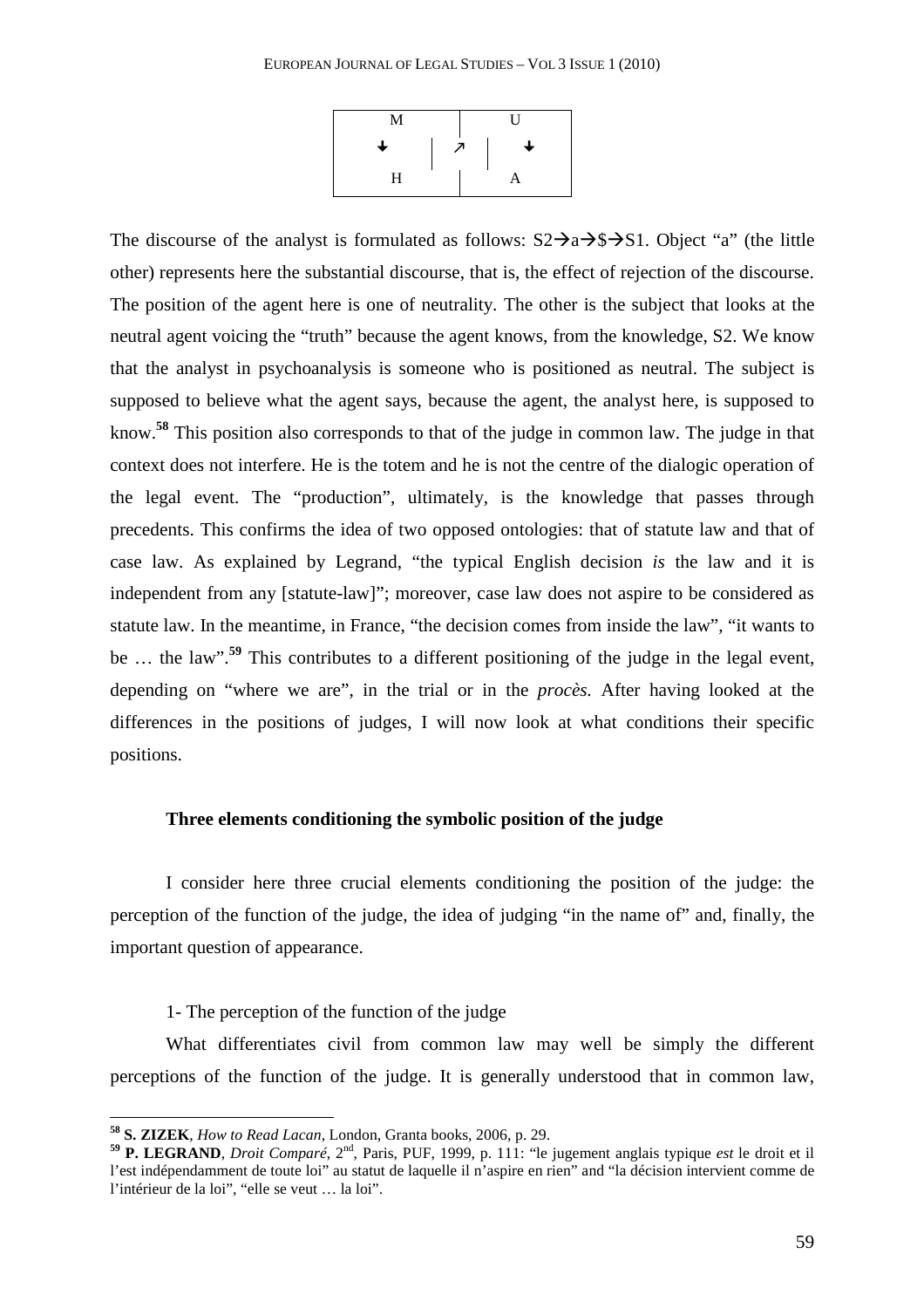judges are perceived as being the lawmakers, while in civil law they are solely the interpreters of statutes. Indeed, Dicey wrote that "English law is in reality made by the judges",**<sup>60</sup>** while Cardozo developed the idea of "the judge as legislator".**<sup>61</sup>** That said, Dicey considers judicial legislation as subordinate legislation,**<sup>62</sup>** while Cardozo was commenting on judge-made law as being "secondary and subordinate to the law that is made by legislators".**<sup>63</sup>** Common law is perceived as being made by judges and it seems that an important part of what is considered to be the law originates from the judge. In addition, it is said that judges only proclaim what has always been in *exsistence* but never revealed before: when something is revealed, it becomes a common law principle. This vision merges well with psychoanalytic theory: a principle was unconsciously there but needed to be re-discovered. It was repressed by the social structure that one day needed it because of a (social) affect – a moment in history when a *différend* was opposing individual members of society. There was no better solution other than that deeply rooted in history.**<sup>64</sup>** It was for the judge to bring it to light again. The "judge– psychoanalyst", through the use of transference, extracts from the "built-truth" of the parties what has always unconsciously existed as a legal principle. According to Freud, the unconscious is the social, or what Lacan considers, thanks to Levi-Strauss, to be language, the language of the Other, that is, the Law of the Father.<sup>65</sup> The repressed principle thus revealed may be linked to the definitions provided by the two psychoanalysts. The principle is the social. Law, and particularly case law, has a social dimension that statute law does not share. There is a practical aspect to one that contrasts with the theoretical aspect of the other. Language contributes to the expression of the principle. The judge, through the legal event, expresses what was hidden. Also, a case, if "treated" at the highest level of a Supreme Court,**<sup>66</sup>** will become so powerful that it will bind future decisions. Judicial precedents represent work at a conscious level. The example of the Law Lords' speeches which are oral presentations (opinions) may illustrate this point. The judge "tells us", and thus exposes the "law". The judge is the subject who is supposed to know. We believe that he knows the social truth and that he will state it within the limit of judicial precedents. Dicey reiterates this message clearly: "[our judges'] habit of deciding one case in accordance with the principle, or

**<sup>60</sup> A. V. DICEY**, *Law of the Constitution*, *o.c.*, p. 58.

**<sup>61</sup> B. N. CARDOZO**, *The Nature of the Judicial Process*, New Haven, Yale University Press, 1921, pp. 103– 141.

**<sup>62</sup> A. V. DICEY**, *Law of the Constitution*, *o.c.*, p. 58.

**<sup>63</sup> B. N. CARDOZO**, *The Nature of the Judicial Process*, *o.c.*, p. 14.

**<sup>64</sup>** It is not clear whether history here is considered to be social history or the personal history of the judge, although the two may in some ways be linked.

**<sup>65</sup> F. CHAUMON**, *Lacan, le Sujet et la Jouissance*, Paris, Michalon, 2004, p. 18.

**<sup>66</sup>** This is likely to happen to have such a capacity and the authority of exposing a (legal) principle.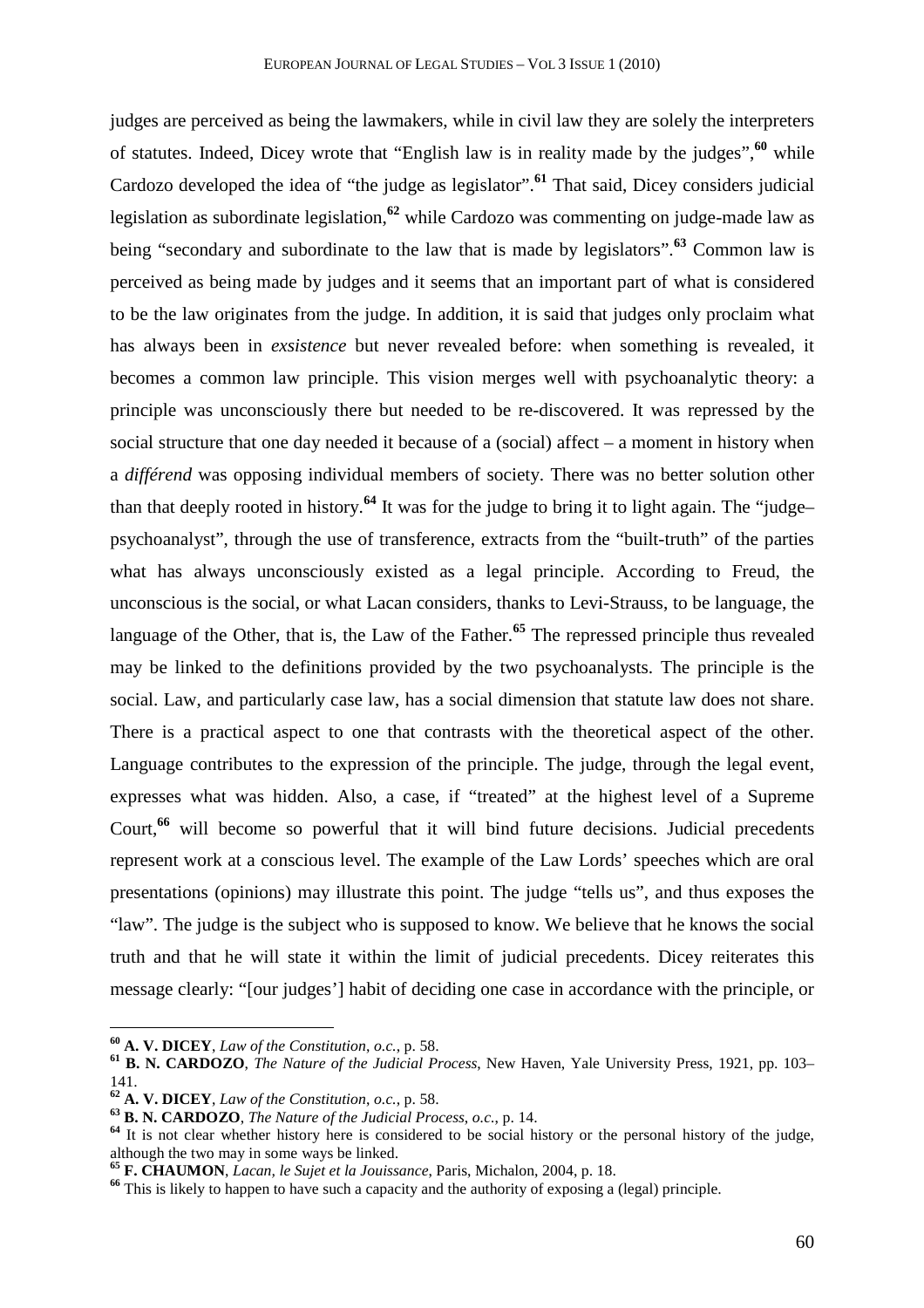supposed principle, which governed a former case, leads inevitably to the gradual formation by the Courts of fixed rules for decision, which are in effect laws".**<sup>67</sup>**

In civil law, parliaments and legislative chamber/s have the function of law-making bodies. The judge cannot change or even "touch" the mighty 'mythical' law. The French revolution formed the basis of this myth, this *parole dépolitisée*, **<sup>68</sup>** through article 6 of the Declaration of the Rights of Man and of Citizens of 1789: "law is the expression of the general will" that implements Rousseau's ideas. Although it may be argued that judges have always been involved in normative creation (particularly where statute is "silent", or in specialised areas like *droit administratif***<sup>69</sup>**), the function of the judges as legal actors is to interpret the law. Judges are working on meta-language, interpreting the double semiotic relation that creates the myth of the law.**<sup>70</sup>** It is a strong statement of Article 5 of the French civil code, for example, that "Judges are forbidden to decide cases submitted to them by way of general and regulatory provisions". Judges in civil law are not in a symbolic position that can be considered as strong as that of their colleagues in common law. The rules they apply have been decided prior to their action and they can only respect them. The rules here are conscious, although nothing discourages any individual from feeling that, unconsciously, the lawmaker has to respect various principles in his legislative work. The most authoritative principle is probably article 4 of the civil code that states, "A judge who refuses to give judgment on the pretext of legislation being silent, obscure or insufficient, may be prosecuted for being guilty of a denial of justice". Judges are bound; they have no choice but to interpret. This may serve to emphasise the position of the judge in civil law. Then again, the judge here does not participate to the same extent or to the same level of totemisation as their common law counterpart. Also, the judge relies on another interpretative authority, positioned outside the totem of the civil law trial, namely the doctrine (which Samuel calls a strong corps of professors), constraining judges through a legal science they develop, which is influenced by logic and mathematics.<sup>71</sup> The judge in civil law interprets but never creates. He follows principles fixed by a State "super ego" that a member of the society may accept to live in or leave. The judge has to consider whether a member of this society has followed the rules, or

**<sup>67</sup> A. V. DICEY**, *Law of the Constitution*, *o.c.*, p. 58.

**<sup>68</sup> R. BARTHES**, *Mythologies*, Paris, Seuil, 1957, p. 217.

**<sup>69</sup> A. V. DICEY**, *Law of the Constitution*, *o.c.*, pp. 378–380, p. 380: "It is true of this branch of French law as of the English constitution that it 'has not been made but has grown'".

**<sup>70</sup>** *Ibid.*, pp. 183–190.

**<sup>71</sup>** Samuel considers that English judges were never constrained to a legal science, "thanks to the absence" of such a *corps of professors*: **G. SAMUEL**, "Epistemology and Comparative Law", in **M. VAN HOECKE** (ed.), *Epistemology and Methodology of Comparative Law*, Oxford, Hart, 2004, p. 72.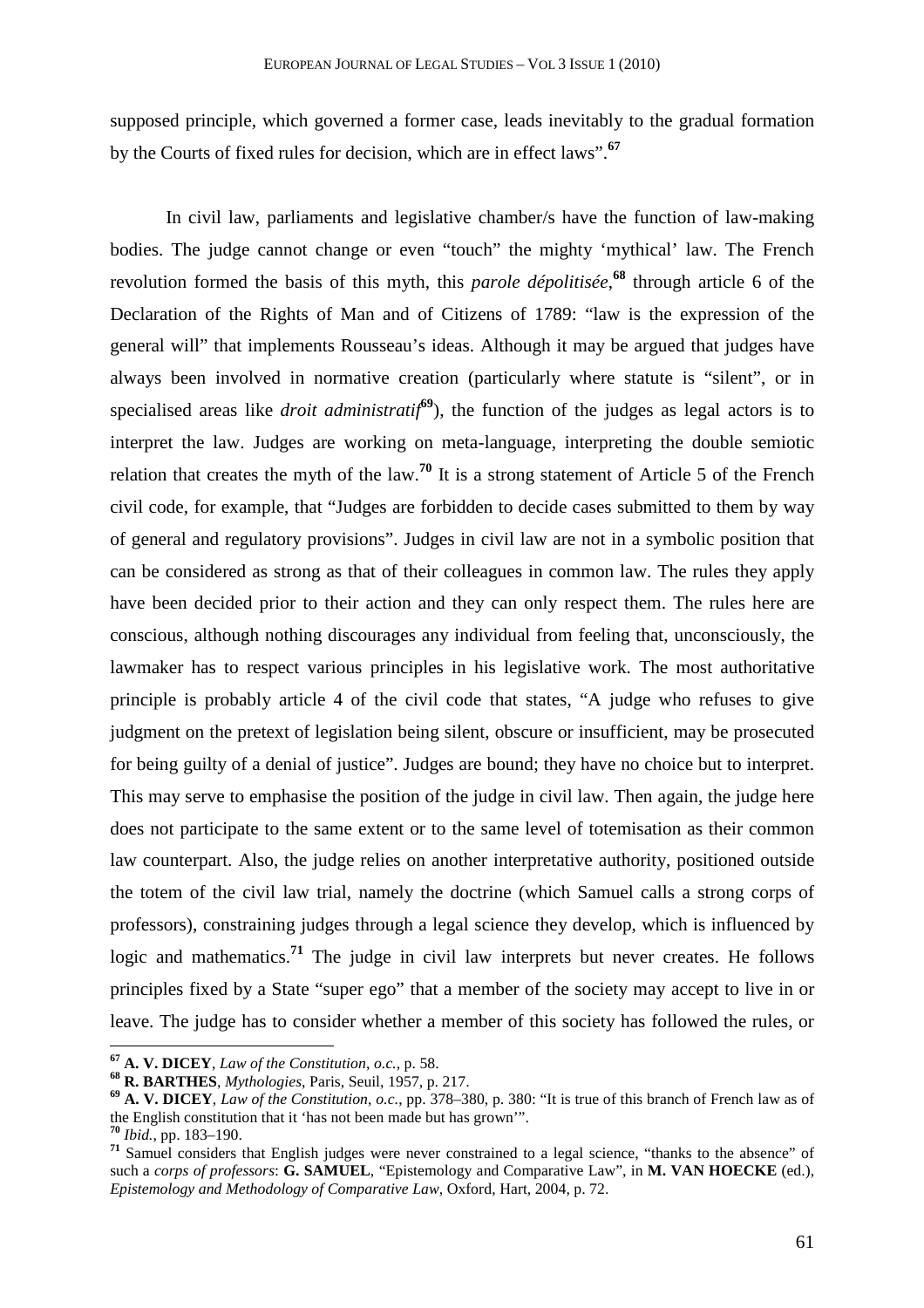whether they have put themselves in a position of guilt, while the State has institutionalised reparation of wrongdoing/s by outlaw/s.

## 2- Appearance and protection

Appearance concerns the ceremonial aspect of the judiciary: the 'accessories' of the judge's uniform and the place where justice takes place. These factors are crucial to the symbolic positioning of the judge. In addition, appearance creates a distance that is, also, protected.

## 2.1 Appearance and the creation of distance

The parties can see the physical reality of the judicial machinery before them. It operates on at least on two levels: the building's architecture and the uniform of the actors. According to Garapon, "the first act of justice is to delimit a place, to contain a space adequate to its happening",**<sup>72</sup>** while the uniform, costume, *robe* or gown, "hides a double body: the body of the person wearing it and the invisible body of the social".**<sup>73</sup>** The decorum and the "dance" of the actors produce an impressive picture. But is the process of justice either good or beautiful? It is worth noting that what was important in establishing the Supreme Court in the UK was in fact the creation of an independent court, physically separate from the House of Lords, a place with its own building.**<sup>74</sup>** At every level, justice has to be seen to be done. The judge will judge in a place where he is identified as a symbolic figure, as the Father, as the face of the law.**<sup>75</sup>**

In both traditions, the judge in the space of the legal event has an elevated position designed to show power and demonstrate authority. In civil law the judge is physically the central point of reference. The actors, jury, accused and lawyers organize themselves around the judge in a triangle. In common law, the judge holds a central position but the actors are not organized around him. The judge does not appear as the central point of reference here. The jury is positioned to one side and lawyers directly address the jury. As Garapon notes, two axes of communication exist between the lawyers of both parties and the witnesses, and

**<sup>72</sup> A. GARAPON**, *Bien juger, o.c.,* p. 23 : "[l]e premier geste de justice est de délimiter un lieu, de circonscrire un espace propice a son accomplissement".

**<sup>73</sup>** *Ibid.*, p. 83: "couvre un double corps: le corps propre du personnage qui le porte et le corps invisible du social".

**<sup>74</sup>** The Constitutional Reform Act 2005. See also Lord Falconer's comments: "[t]he location and the setting for the UK Supreme Court should be a reflection of its importance and its place at the apex of the justice system, and the heart of the constitution": Hansard 1 Mar 2006: Column WS29.

**<sup>75</sup> J. LACAN**, "Fonction et Champ de la Parole et du Langage", *o.c.*, p. 276.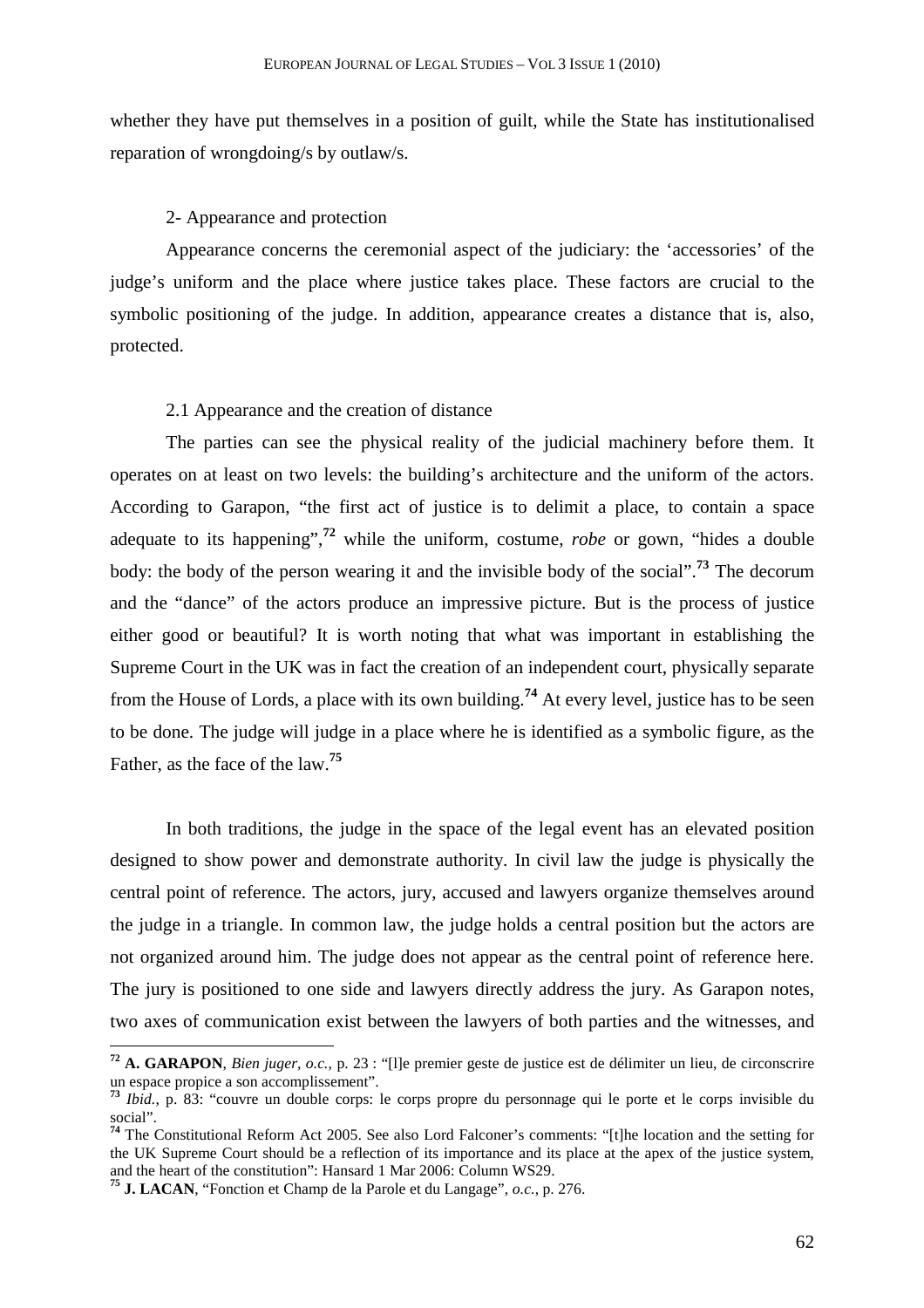between the lawyers and the jury.**<sup>76</sup>** In this respect, very little takes place via the judge, while in France, everything takes place via the judge. If we think about this idea together with the idea of the totem developed earlier, civil law judges (who have more power but "represent" less) do not position themselves as totems, while common law judges (who have less power but "represent" more), appear as totems. Let us remember that the totem is feared. It creates "obsessional prohibitions" that proscribe individuals to do certain things, starting by not touching, or looking at, the totem.**<sup>77</sup>** From physical contact to eye contact, the physical position of the judge in a courtroom does (or perhaps at least should) emphasise the difference between the totemic positions: the judge in common law is in a position that obliges the other actors of the legal event to avoid looking at him because he is the totem, and as such is taboo.

The symbolic in the building imposes the solemnity of the State, and its power, through authority, which is linked with the symbolic of the uniform of the judges. Coloured robes and wigs are key features of current court dress. **<sup>78</sup>** Wigs are particularly "viewed as a powerful symbol that represents the long history of the British justice system".**<sup>79</sup>** Silk robes with large quantities of ermine, which were traditionally royal furs, worn on the robe of the first president of the French *Cour de cassation*, are also elements of "legal costume" that are similar to theatrical dress: "its function is to be seen".**<sup>80</sup>** As stated by Meltzer, "the apprehension of beauty contains in its very nature the apprehension of the possibility of its destruction".<sup>81</sup> This theatricality of justice contributes to the creation and the "entertainment" of a necessary distance between the legal actors in the legal event. It ultimately contributes to the authority of the judge–Father and emphasises the symbolic position of the judge. Indeed, "the costume of the ritual makes those who wear it representatives".**<sup>82</sup>** Representation, because of the distance it creates, accentuates the symbolic as having the capacity to represent. The costume of the judge is therefore a significant matter. The judge is the judge because he wears something that differentiates him from the others. The uniform allows the

**<sup>76</sup> A. GARAPON**, *Bien juger*, *o.c.*, p. 153. See also his comment on American judges, pp. 149–174.

**<sup>77</sup> S. FREUD**, *Totem and Taboo*, *o.c.,* p. 27.

**<sup>78</sup>** Public Perceptions of Working Court Dress in England and Wales, October 2002, 1/3 p. 4 <http://www.dca.gov.uk/consult/courtdress/orcreport.pdf> (last accessed 9 August 2008).

<sup>&</sup>lt;sup>79</sup> 4.4.1.p. 14. One comment was that "the wig signifies that justice is being done". This needs to be compared to what is said in *In Re Pinochet*.

**<sup>80</sup> A. GARAPON**, *Bien juger*, *o.c.*, p. 72 :"sa fonction est d'être vu".

**<sup>81</sup> D. MELTZER**, "The Apprehension of Beauty" in *The Apprehension of Beauty*, Strath Tay, Clunie Press, 1988, p. 6.

**<sup>82</sup> A. GARAPON**, *Bien juger*, *o.c.*, p. 94 :"[l]e costume rituel fait de ceux qui le portent des représentants".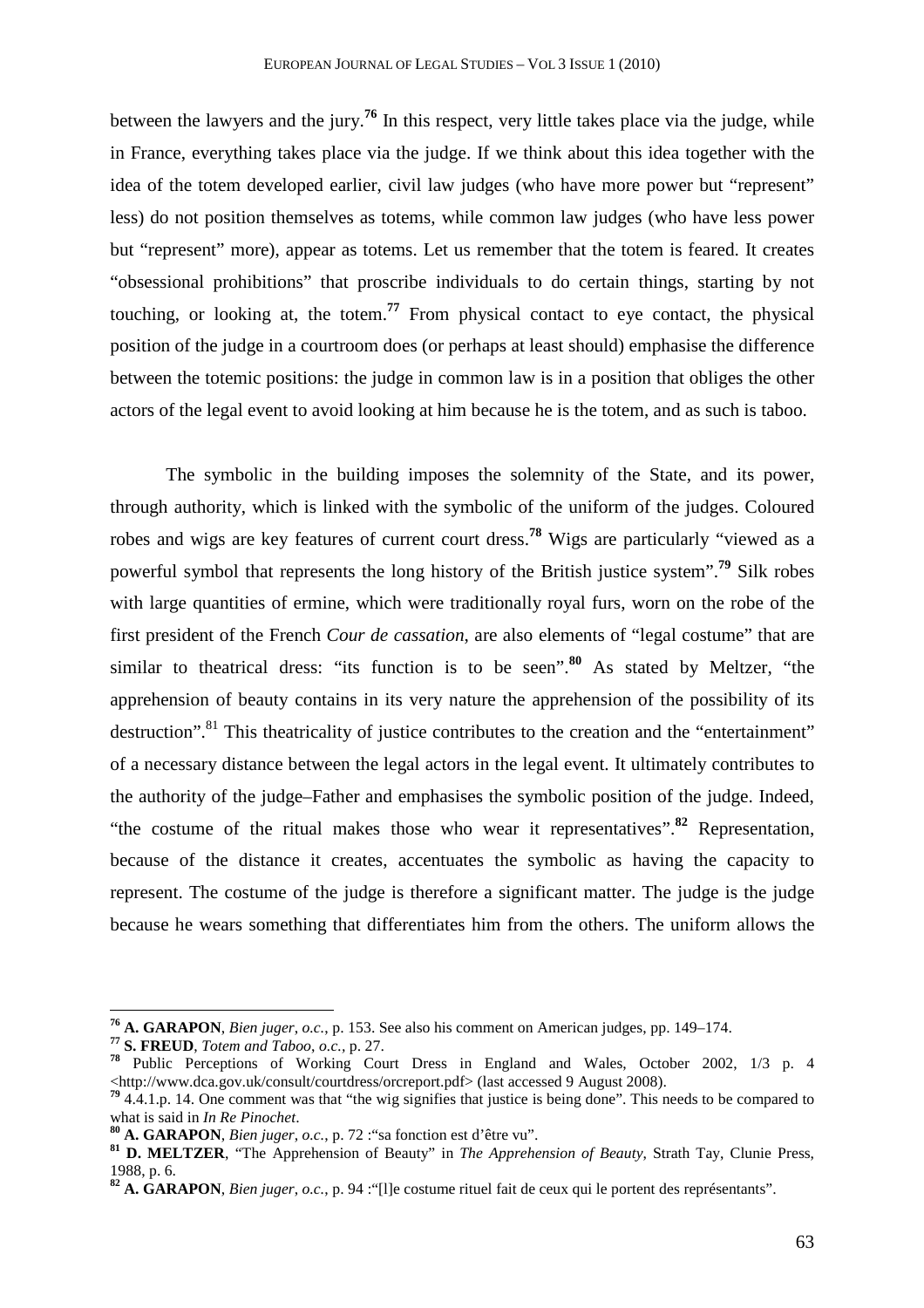judge to be identified as a judge and to identify himself as a judge. It functions through the legal event as a temporary show of superiority of the social over the individual.

If we go back to a comparison of traditions, it could be said that in common law, the relationship between the architecture and the dress code and, as a consequence, the symbolic role of the judge, integrates the idea that the judge is the figure that symbolises the existence of the social structure. This can be seen in the light of the notion of ego ideal. In civil law, the judge is not seen as independent. It seems that the switch from the king to the judge as the source of justice after the French Revolution made the judge an element of the super-ego that became the "new" State. In both situations, the parties can, in an unconscious way, know that the judge is there to correct, cure and rectify matters. The judge has an "orthopaedic" function because he symbolises what needs to be.**<sup>83</sup>**

## 2.2 Protection against the failure of appearance

 $\overline{a}$ 

One may consider aggression committed against judges and whether or not this relates to the presence or absence of a specific apparatus, both ceremonial and uniform. The example of the stabbing of a judge in Metz on 5 June 2007, in the North East of France will illustrate this point. The judge was serving in his office and was wearing a normal suit. A judge not wearing robes does not represent society in the same way as one wearing them does. One could argue that such a judge does not represent at all: there is a lack of distance, no symbolic, no authority. The totem is not protected by the horror of parricide. As mentioned by Lucien, who collected significant statistics on this matter, attacks against judges in courts constitute the negation of the symbolic of the judge.**<sup>84</sup>** In order to promote the symbolic position of the judge, a special instrument is in place, which affords them a measure of "extra protection".**<sup>85</sup>** In the UK, the 'instrument' of contempt of court matches the French Criminal Code provisions on offences against the authority of justice (S. III). The type of contempt most relevant to the idea of the totem (through the visual taboo) is that concerning the taking of photographs, or making or attempting to make any portrait or sketch of a justice or a witness in, or a party to, any proceedings before the court, either in the courtroom or its precincts

**<sup>83</sup>** In common law, parties in an egoist dialogue create a monolithic dogmatic truth with their council, which they will expose to the judge. The judge will declare the "best truth", after the confrontation of the monologues in a dialectical fashion. In civil law, the judge is there to create the truth in correlation with the "super ego" state.

**<sup>84</sup> A. LUCIEN**, *Médiation et modernité, Approche communicationnelle de l'institution judiciaire*, USTV, Thesis, 2007, esp. p. 241.

**<sup>85</sup> M. K. ADDO**, "Are Judges beyond Criticism under Article 10 of the European Convention on Human Rights?", *ICLQ*, 1998, Vol. 47, No. 2, pp. 425–438, esp. at p. 429.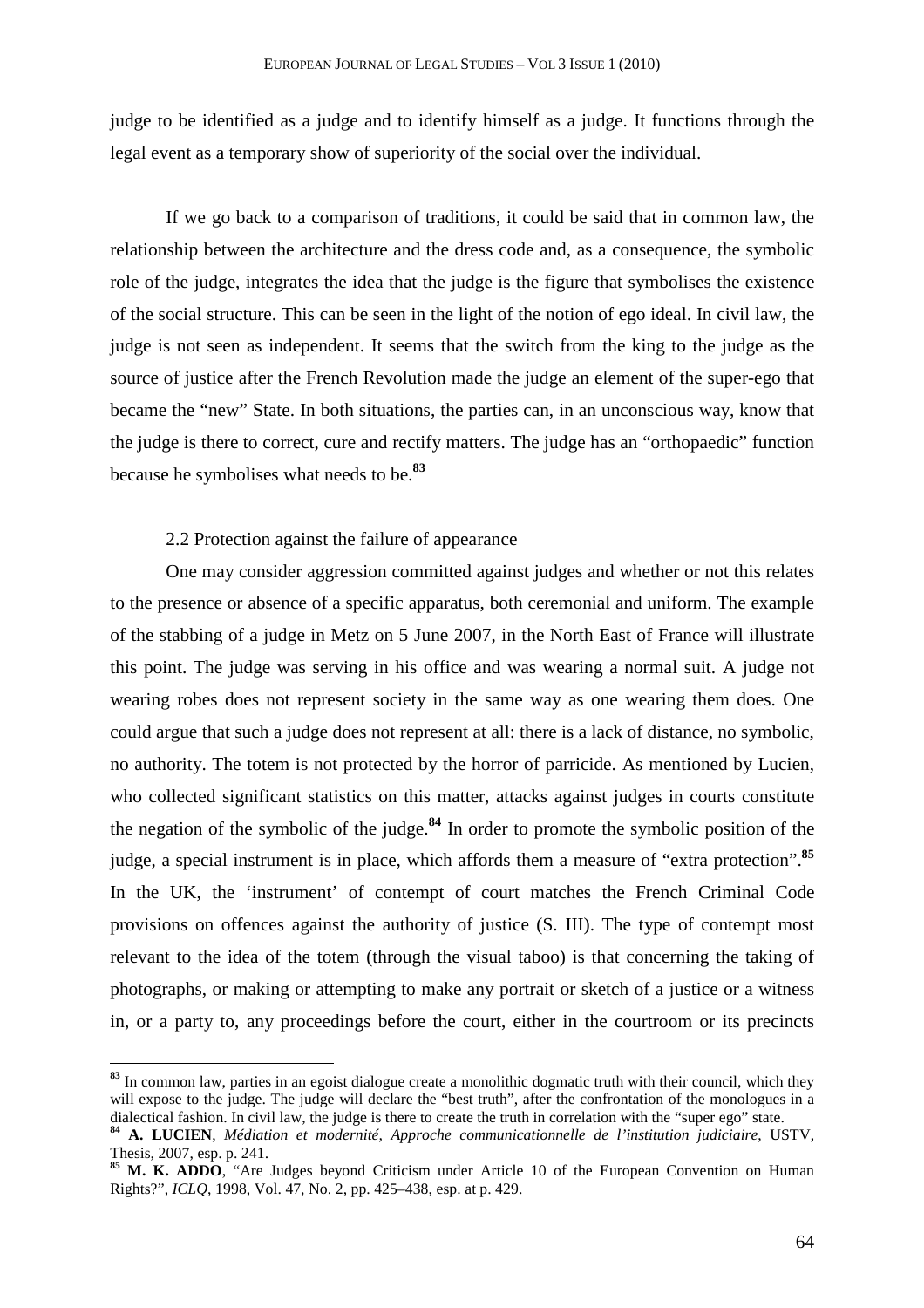(Section 41, Criminal Justice Act 1925).**<sup>86</sup>** The most serious offences are the *outrages à magistrate* as stated in article 434–24 of the code.<sup>87</sup> Here, criticisms of the judiciary are considered to be against the symbolic position of the judge. In addition, article 434–25 highlights the function of this "extra protection". Everything "liable to undermine the authority of justice or its independence" has to be fought against. These are reminders of what lies behind the figure of the judge – "power", authority, society.

3- Judging "in the name of"

Justice may be seen to be done in the name of (*au nom de*) the sovereign, the people or the monarch.**<sup>88</sup>** This is a strong reference to the paternal figure of the judge, at the level of the symbolic Father, where the name of the father–Father (*nom-du-père*) becomes the severe father–Father (*père severe*). Indeed, for Lacan, "It is in the *name of the father* that we have to find the help of the symbolic function that, since the beginning of history, identifies his person to the face of the law".**<sup>89</sup>** Legendre develops this point by looking at the law of reason and the law of the father, explaining that it is two sides of the same notion, a fundamental reference to the fundamental great narrative "to select, to distinguish, to separate".**<sup>90</sup>** *In the name of* therefore refers to the big Other, the place of the signifier, the place of language, where the subject "receives" his own message inverted.<sup>91</sup> This takes place within the symbolic order, location of the big Other.**<sup>92</sup>** *In the name of* is in fact the operation by which we are asking a third party to be the reference, the authority, the Law. This is something that the child does, when positioned in front of a mirror. The child will look towards the person that

**<sup>86</sup>** http://www.opsi.gov.uk/RevisedStatutes/Acts/ukpga/1925/cukpga\_19250086\_en\_3#pt3-l1g31. Last accessed 7 July 2010.

**<sup>87</sup>** Article 434–24 considers abuse by means of words, gestures or threats, written documents or pictures of any type not publicly available, or the sending of any article to a judge or prosecutor, a juror or any other member of a court acting in the course of, or on the occasion of, the discharge of his office, and liable to undermine his dignity or the respect owed to the office which he holds. Article 434–25 takes into account the attempt to publicly discredit a court's act or decision by actions, words, documents or pictures of any type, in circumstances liable to undermine the authority of justice or its independence.

**<sup>88</sup>** I will not discuss here the legitimacy of one over the other. The issue is that of identification as it is created by the "in the name of". As noted by Richard, the Italian Constitution refers in article 101, para.1 to justice done in the name of the people, to highlight popular sovereignty; while previously, justice was rendered in the name of the King: **P. RICHARD**, *Introduction au Droit Italien*, *o.c.,* n96, p. 120. In France, justice was considered to be the monopoly of the monarch (sovereign) and was done in his name. When sovereignty "moved" to the (sovereign) people, justice was done in the name of the new sovereign. There is always the need for justice to be done in the name of the sovereign.

**<sup>89</sup> J. LACAN**, "Fonction et Champ de la Parole et du Langage", *o.c.*, p. 276 : "C'est dans le nom du père qu'il nous faut reconnaître le support de la fonction symbolique qui, depuis l'orée des temps historiques, identifie sa personne á la figure de la loi".

**<sup>90</sup> P. LEGENDRE**, *Le Crime du Caporal Lortie*, *o.c.*, p. 153 : "faire le trie, distinguer, séparer".

**<sup>91</sup>** See also the opinion of **S. ZIZEK**, "The Big Other Doesn't Exist", *Journal of European Psychoanalysis*, 1997.

**<sup>92</sup> S. ZIZEK**, *How to Read Lacan*, *o.c.*, p. 9.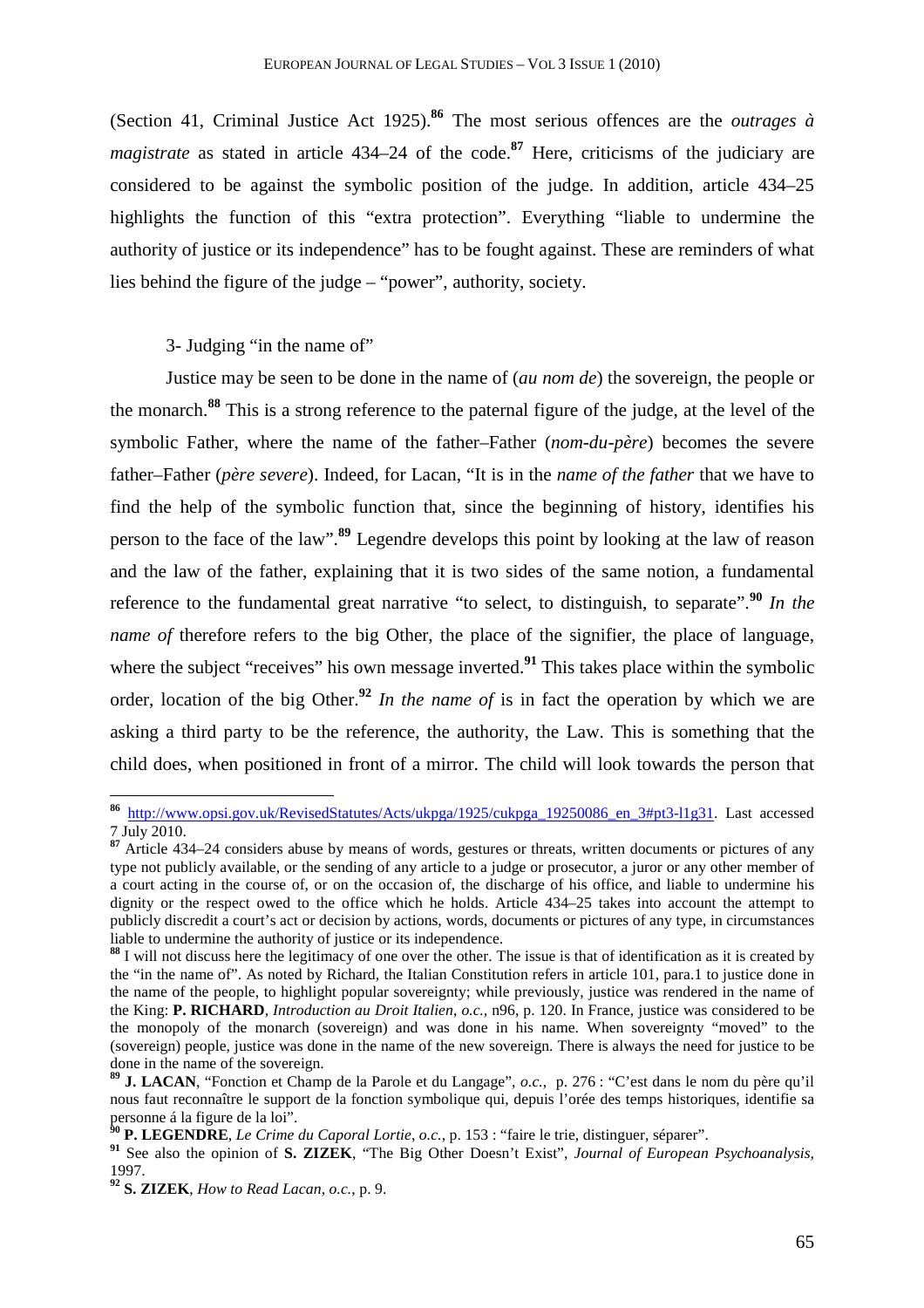carries him, "the move of the child in front of the mirror, turning towards who carries him, looking towards the witness for the recognition of the image".<sup>93</sup> In fact, "it is enough to understand the mirror stage *as an identification*", that is, according to Lacan, a transformation within the subject occurs, when he assumes his image after the intervention of the Father.<sup>94</sup> The judge is, for the parties, in a position of identification with the ego ideal, the (ideal) model. In civil law, this identification takes place at a conscious level. In common law, the idea is that judgements of lower courts are implicitly made "in the name of", while higher courts are "merely" committees of the legislature, and therefore acting "in the name of".**<sup>95</sup>** This brings us back to the consideration of language and also to some consideration of how legal traditions relate to a broader level of oral and written traditions.

#### *The civilisation of the oral tradition and the civilisation of the written tradition*

Whether a country employs spoken or written words, the way in which judicial matter is expressed refers to that country's traditions. The northern part of Europe, with its customary laws, deals with oral transmissions of knowledge, "through the accumulation of precedent", giving birth to "a body of common experience" through memory.**<sup>96</sup>** In the south, the civil law tradition, rooted in chthonic and talmudic traditions, in Glenn's terms, goes even further back in terms of its 'written roots' than the Roman Empire, which developed a written legal tradition symbolised by the development of the *codex*, or codification.**<sup>97</sup>** The consequences are multiple and revolve around the idea of secrecy and transparency.

First, let us consider the differences between inquisitorial and accusatorial (or adversarial) systems. According to Guarnieri and Pederzoli, "[w]hile common law adversarial systems are led by lawyers, continental systems are invariably led by the judge".**<sup>98</sup>** In common law, accusatorial or adversarial mechanisms are characterised by a logic whereby "each side

**<sup>93</sup> J. LACAN**, "Remarque Sur le Rapport de Daniel Lagache" in *Ecrits 2*, Paris, Seuil, 1999, pp. 155–156: "le geste par quoi l'enfant au miroir, se retournant vers celui qui le porte, en appelle du regard au témoin (…) la reconnaissance de l'image".

**<sup>94</sup> J. LACAN**, "Le Stade du Miroir Comme Formateur de la Fonction du Je", in *Ecrit 1*, Paris: Seuil, 1999, pp. 92–100, p. 93: "[i]l … suffit de comprendre le stade du miroir comme une identification".

<sup>&</sup>lt;sup>95</sup> Indeed, the HL as appellate committee is similar to the French or Italian constitutional court. Then again, the creation of the new UK Supreme Court may modify this symbolic.

<sup>&</sup>lt;sup>96</sup> P. GLENN, *Legal Traditions of the World*, 3<sup>rd</sup> ed., Oxford University Press, 2007, p. 125. According to Glenn, there is a written Torah and an oral Torah that has become written, pp. 238–239.

**<sup>97</sup>** *Ibid.*, *Legal Traditions of the World*, p. 125.

**<sup>98</sup> C. GUARNIERI AND P. PEDERZOLI**, *The Power of Judges*, *o.c.*, p. 129.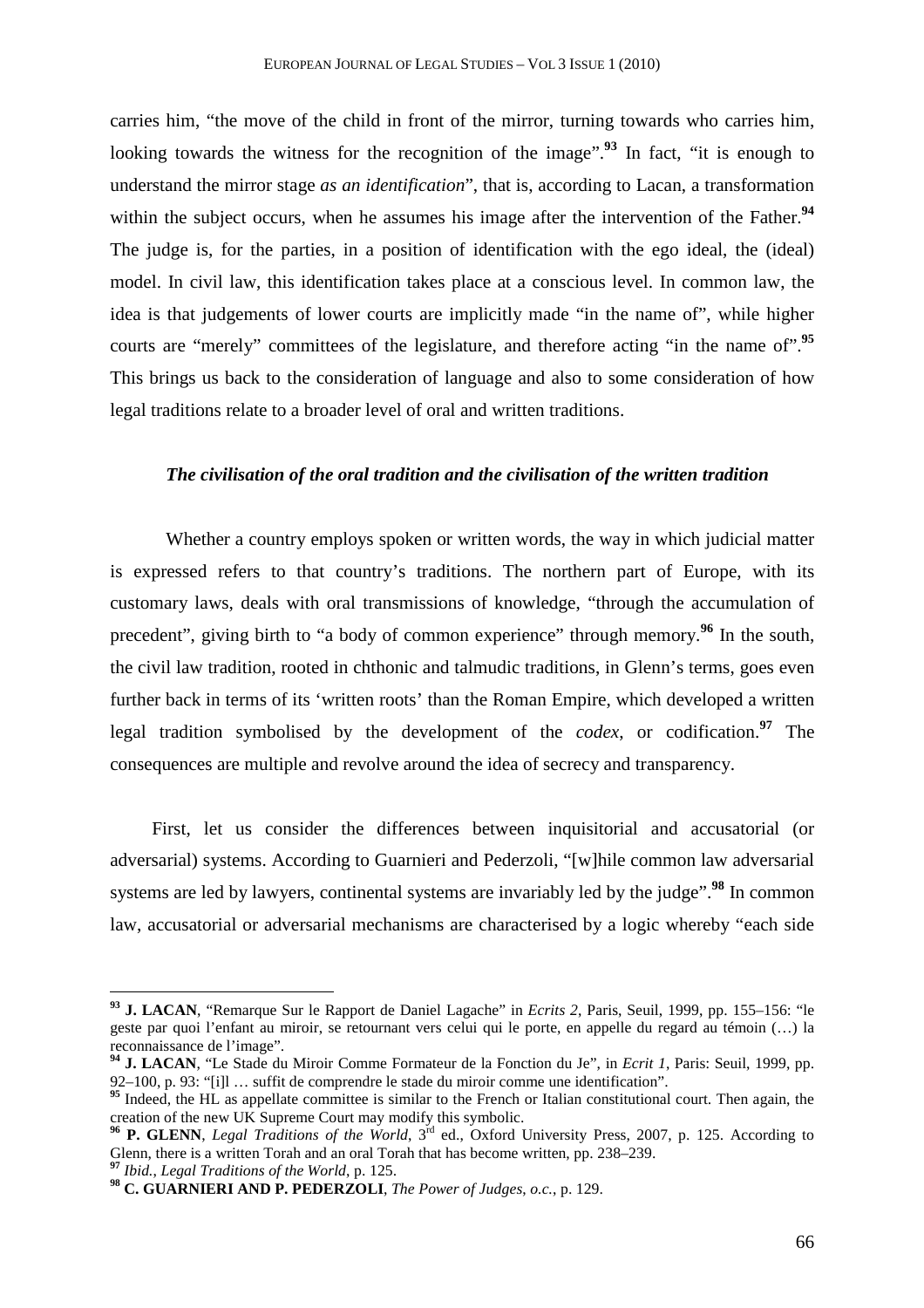is responsible for putting their own case".<sup>99</sup> In civil law, inquisitorial mechanisms need a special actor to conduct the legal event – the *magistrat instructeur*, the *juge d'instruction*, the investigating judge. As indicated under article 49 of the French criminal procedure code, "The investigating judge is in charge of judicial investigations". He is therefore the only person who, under article 81 of this code "undertakes in accordance with the law any investigative step he deems useful for the discovery of the truth. He seeks out evidence of innocence as well as guilt". Moreover, it is down to the investigating judge to decide whether or not an offence occurred, and whether or not there will be a *procès*. **<sup>100</sup>** In fact, the start of the legal event depends upon the investigating judge. If he accepts the need to initiate the *procès*, he will conduct the investigation. The investigating judge acts as the facilitator of the truthprocess mentioned earlier, which Badiou refers to. He appears as a guarantor of independence (it is supposed that there should be no pressure from one party on another because of the presence of the investigating judge in terms of the conduct of investigations) and as a guarantor of the rule of law (as specified in article 81 of the criminal procedure code "in accordance with the law"). Then again, one may comment on the inquisitorial characteristics of the procedure itself. The truth is constructed by an "inquisitor-made-judge" (or a judgemade inquisitor), and the function has been widely criticised.**<sup>101</sup>** It is well known that in common law, under the accusatorial (or adversarial) system, parties and advocates build and reveal a partisan truth (via an internal dialogue that takes place during the "opinion") that becomes the judicial truth, or a "justice-reality". In civil law, parties do not have access to this possibility. The function of the judge may be, as mentioned above, to create or expose the law, to confirm or "tell" the truth, or at least to define what is the truth. In common law, the role of the judge is, from his symbolic position, power and authority, to determine which truth, as exposed by the parties, will become the reality-justice. In civil law, the judge has to

**<sup>99</sup> C. ELIOT and F. QUINN**, *English Legal System*, 7th ed., London, Pearson, 2006, p. 361.

<sup>100&</sup>lt;sup></sup> Article 85: "Any person claiming to have suffered harm from a felony or misdemeanour may petition to become a civil party by filing a complaint with the competent investigating judge". Article 86, para 1: "The investigating judge orders the complaint to be sent to the district prosecutor in order that this prosecutor may draft his submissions".

**<sup>101</sup>** The institution of *juge d'instruction* is currently under threat. President Sarkozy has announced that he is considering changing it to a *juge de l'instruction*, a function that could be non-independent: M. Sarkozy Envisage de Supprimer le Juge d'Instruction, Le Monde, 6 February 2009. http://www.lemonde.fr/politique/article/2009/01/06/m-sarkozy-envisage-de-supprimer-le-juge-d-

instruction 1138259 823448.html. Last accessed 25 Feb. 2009. See also the report on the malfunctioning of the investigation in the d'Outreau case, "Rapport de la Commission d'Enquête Chargée de Rechercher les Causes des Dysfonctionnements de la Justice dans l'Affaire dite d'Outreau et de Formuler des Propositions pour Eviter leur Renouvellement" <http://www.assemblee-nationale.fr/12/rap-enq/r3125-t1.asp#P871\_183359>, 6 June 2006. Last accessed 9 August 2008. Germany and Italy have, for instance, transferred the powers granted to their investigating magistrate to the public prosecutor in order to avoid potential conflict between the functions of investigator and judge.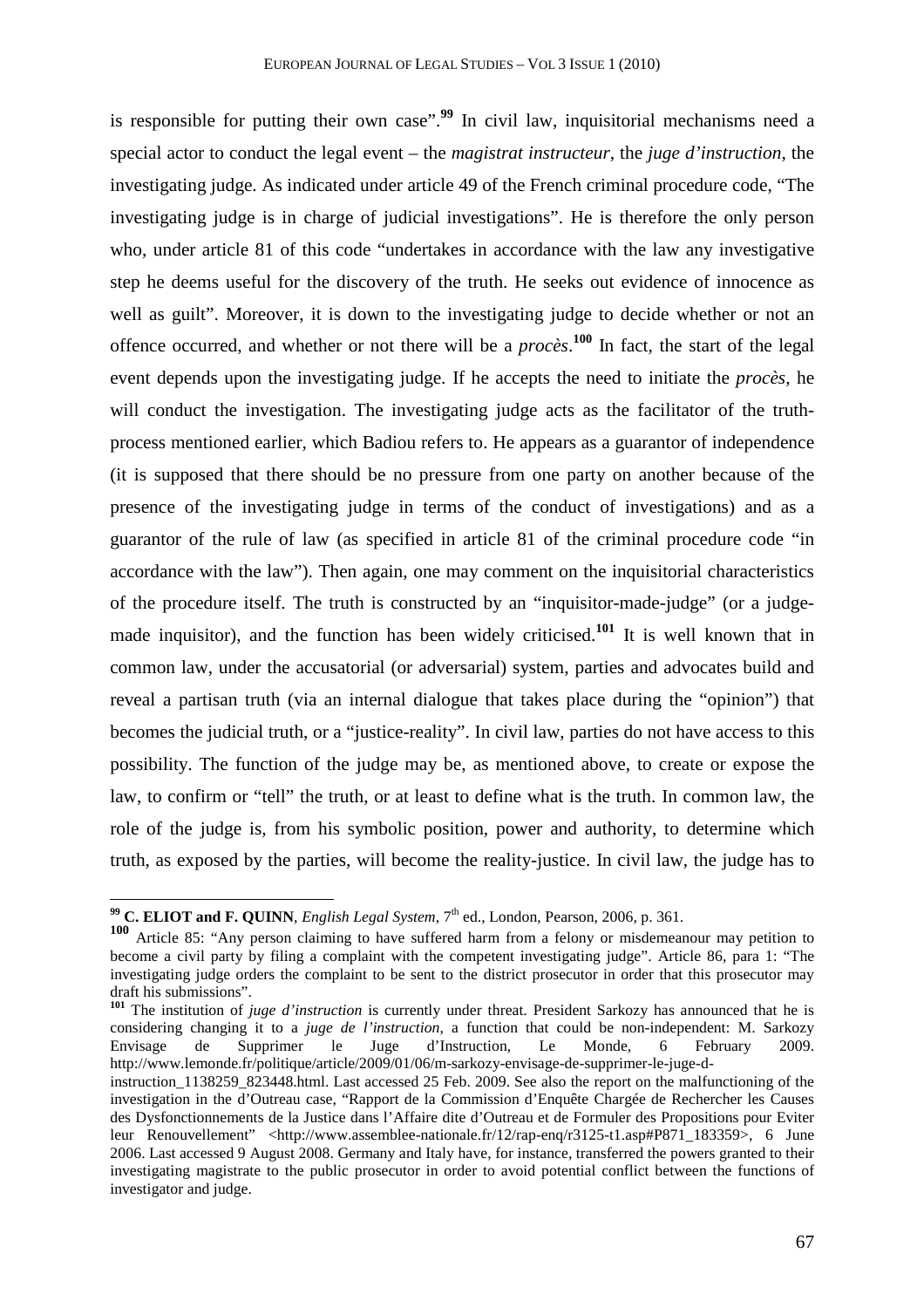create the truth and expose it to the parties in accordance with the mono-totemic structure. In addition, the trial is, in common law, a verbal (or at least part-verbal) exchange between parties, while the *procès*, in civil law, is a written (or at least part-written) exercise. The role of the judge is therefore very different:

The role of the judges in the adversarial system is in several ways more passive than that of the judge in the inquisitorial systems, where in the former the judge acts as an important observer and final arbiter, and in the latter the judge acts as a more active seeker of truth and elicitor of information.**<sup>102</sup>**

Fundamentally, what separates the two legal traditions are supposedly the mechanisms of resolution, as they relate to oral and written traditions. The trial differs from the *procès*  primarily because of the process itself of conducting the legal mechanics of exchange. The point of reference, here, is the social structure. The accusatorial or inquisitorial system is defined by how society wants the operation to be conducted. In common law, society seems concerned the mechanism providing the actions and the 'freedom' given to the parties. In civil law, society conducts the operation with something akin to inquisition, by restricting the freedom of the parties. It is interesting to note that in most European countries, France included, "the entire criminal procedure, up to sentencing, remain[s] secret".**<sup>103</sup>** That said, there is one major exception in the case of England, which highlights two major points. Firstly, in civil law, where the organisation of the legal event is inquisitorial, the procedure is carried out in secret. It will condition and be conditioned through the use of writing, because "the form of the procedure, [is] written and secret".**<sup>104</sup>** Indeed, article 11 of the French criminal procedure code states, "Except where the law provides otherwise and subject to the defendant's rights, the enquiry and investigation proceedings are secret". That is to say, it is secretive towards and from the public, to avoid disorder in and from the masses or the people, and secretive towards and from the accused, who has no information about what is happening until sentencing.**<sup>105</sup>** Prior to the French Revolution, establishing the truth was a royal prerogative and the King of France was the exclusive source of justice. After the Revolution, only judges had the exclusive right to establish the truth. The judge, during the "inquisition", the questioning, is assigned all power to "discover" (the truth). The truth dresses in the

**<sup>102</sup> P. J. VAN KOPPEN and S. PENROD**, *Adversarial Versus Inquisitorial Justice: Psychological Perspectives on Criminal Justice Systems*, Berlin, Springer, 2003, p. 184.

**<sup>103</sup> M. FOUCAULT**, *Surveiller et Punir*, *o.c.*, p. 44: "En France, comme dans la plus part des pays européens [in civil law major system] (my emphasis) – a l'exception de l'Angleterre - toute la procédure criminelle, jusqu'a la sentence, demeurait secrète".

**<sup>104</sup>** *Ibid*., p. 45: "La forme secrète et écrite de la procédure".

**<sup>105</sup>** *Ibid.*, p. 44.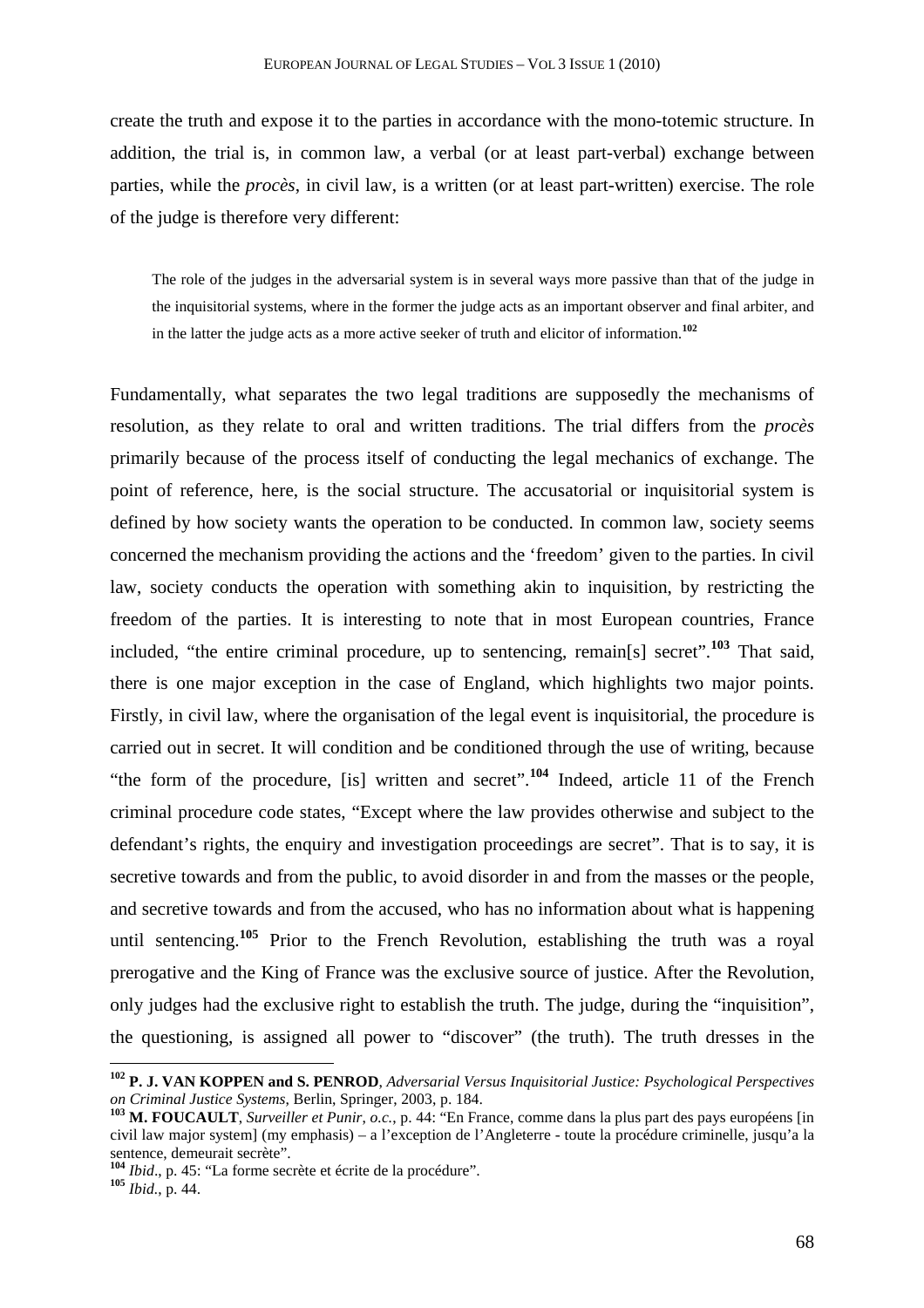clothing of the King (and somehow of the State): it is sacred. According to Foucault's accounts of the process in France, "the investigation [is] an authoritarian research of a recorded and attested truth", whereby "the sovereign power assume[es] the right to establish the truth via a number of precise techniques",**<sup>106</sup>** which were imposed by the King. The process "was imposed on the old accusatory justice, but by a process coming from the top".**<sup>107</sup>** In civil law, the judge makes all the decisions from beginning to end. It is never a dialogue but rather an intense monologue built on questioning the parties. In common law*,* the judge does not interrogate or question the parties but leaves this to the advocates: he must appear as a neutral operator, a *referee*,<sup>108</sup> or an analyst.<sup>109</sup> The parties are in fact opposed in a dialectic relationship. They expose their ideas in a confrontational relationship. One party will expose its own truth, then the other will do the same. Because the parties do not share the same language,**<sup>110</sup>** they can only access a level of dialogue with their lawyers. They are in a stage of what Derrida terms 'negotiation',<sup>111</sup> which results in a dialogue among the parties that is transformed into a partisan monologue, dialectically opposed, leaving a symbolic place for a Father–judge who, in psychoanalytic terms, represents. The judge is clearly in a symbolic position; he is the Law, showing the solemnity of the power of justice by his authority. Secondly, in common law tradition, where the organization of the legal event is accusatorial, the procedure is open and verbal. Here, we are in a dialectic relationship between two parties, in the middle of a confrontational, or oppositional, relationship. Parties expose their views. The (monologue) truth A is exposed by a legal team and so is the (monologue) truth B. From these monologues, and because the aim is to find which one is going to win, the relationship becomes dialectical. The judge appears here as an arbiter. He is in a position of neutrality and

**<sup>106</sup>** *Ibid.*, p. 262: "[l]'enquête comme recherche autoritaire d'une vérité constatée ou attestée", "le pouvoir souverain s'arrogeant le droit d'établir le vrai par un certain nombre de techniques réglées".

**<sup>107</sup>** *Ibid.*, p. 263: "s'est imposée à la vieille justice accusatoire, mais par un processus venu d'en haut".

**<sup>108</sup> C. J. SPINOSI**, "Comment Juge le Juge Anglais?" in *Droits, la fonction de juger*, Paris, PUF, 1989, p. 57.

**<sup>109</sup>** Or retiring, disappearing, like the narrator of the stolen letter, *la lettre volée* (l'exclusion neutralisante du narrateur) : **R. MAJOR**, *Lacan avec Derrida*, Paris, Flammarion, 2001, p. 54.

**<sup>110</sup>** This does apply to lawyers because they speak the same legal language.

**<sup>111</sup> J. DERRIDA and P. J. LABOUSSIERE**, *Alterités*, Paris, Osiris, 1986, p. 85. Negotiation may be transferred in legal terms to an "a-trial" situation that does not exist in civil law. ADR, for example, or pre-trial action, contemplates a resolution of the *différend* before entering the trial totem. See also the comments of Lord Phillips on his first case: "That was my first lesson in the merits of alternative dispute resolution. It avoids the trauma of court proceedings. If, like my client, you are not prepared to undergo that trauma at any price, then there is no alternative to alternative dispute resolution, and in the first thirty years of my life in the law, the only form of ADR was negotiation. Any sensible person who finds himself party to a dispute will wish to resolve it, if possible, by negotiation. Over 90% of actions that are commenced in England end in a negotiated settlement before trial": speech by Lord Phillips of Worth Matravers, Chief Justice of England and Wales, "Alternative Dispute Resolution: An English Viewpoint", India 29 Mars 2008. Dispute Resolution: An English Viewpoint", India 29 Mars 2008. www.judiciary.gov.uk/docs/speeches/lcj\_adr\_india\_290308.pdf. Last accessed 30 June 2009.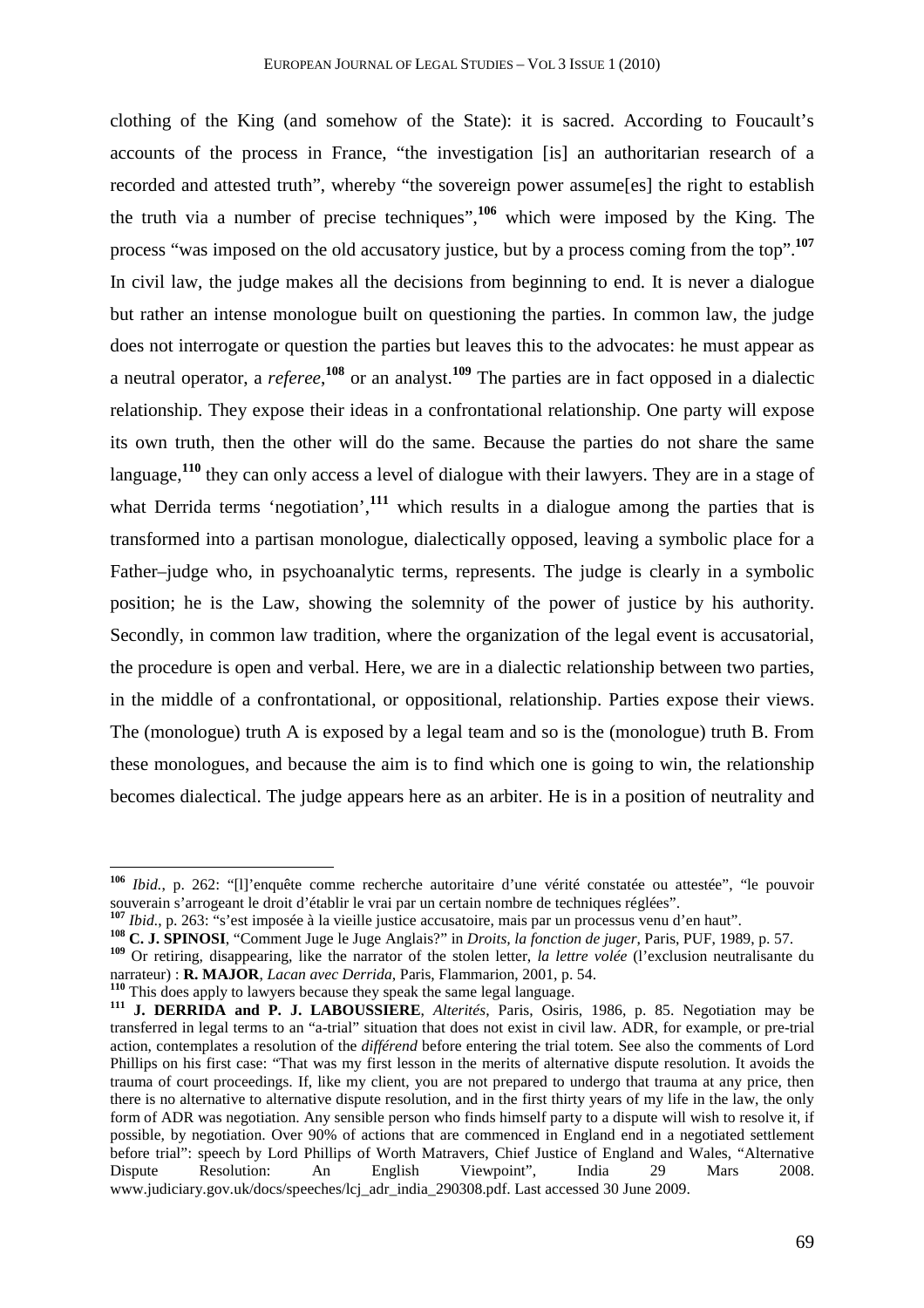does not interfere. He observes and watches. He is simultaneously present and absent.**<sup>112</sup>** The judge "represents" and as a symbolic actor will show, within a specific ceremonial ritual, how solemn is the force of justice, in the name of the Monarch (Her Majesty's Court Service).**<sup>113</sup>**

After demonstrating here the many differences between judges in common and civil law, I would like to analyse some of developments that tend to soften these differences, which may be perceived as diminishing them.

## *A dichotomy softening?*

For Levinas, "[the philosophy of Hitlerism] questions the very principles of civilization".**<sup>114</sup>** After the Second World War, the idea was to build bridges between the countries that fought not only between 1939 and 1945, but also during the preceding centuries. Many developments arose from this and throughout Europe the transnationalisation of principles took place through the European Convention of Human Rights and Fundamental Freedoms (therefore, as Levinas put it, there was a "folding back" towards civilisation).**<sup>115</sup>** It could be said that the ECHR is linked to what Levinas describes as "the spirit of freedom" or "a conception of human destiny",**<sup>116</sup>** and what Badiou considers to be an "immense 'return to Kant'",**<sup>117</sup>** with a presupposition that "'Human rights' are rights to non-evil".**<sup>118</sup>** The preamble of the ECHR presents us with the idea that governments in Europe are like minded, sharing both a common heritage and the Rights of the Universal Declaration. These can be considered as an illustration of the move towards "non-evil":

the Governments of European countries which are like-minded and *have a common heritage* (my emphasis) of political traditions, ideals, freedom and the rule of law [are] to take the first steps for the collective enforcement of certain of the Rights stated in the Universal Declaration.

**<sup>112</sup>** Perhaps this can be put into perspective with the essay of **S. FREUD**, "Beyond the Pleasure Principle" *SE 18*, pp. 14–15, as explained by Lacan in J. Lacan, "Fonction et Champ de la Parole et du Langage", *o.c.*, p. 317. The little boy, a nephew of Freud, plays with a ball while his mother is away. The presence and absence of the object develops into another level, through language. It moves to the symbolic. See also **J. DERRIDA**, *La voix et le Phénomène*, *o.c.*, p. 9 : "le langage est bien le médium de ce jeu de la présence et de l'absence". <sup>113</sup> Indeed, The Crown has been responsible for the judiciary apparatus for 900 years.

**<sup>114</sup> E. LEVINAS**, "Reflections on the Philosophy of Hitlerism", *Critical Enquiry*, 1990, Vol. 17, at p. 64.

**<sup>115</sup>** Herein after referred to as ECHR.

**<sup>116</sup> E. LEVINAS**, "Reflections on the Philosophy of Hitlerism", *o.c*.

**<sup>117</sup> A. BADIOU**, "The Problem of Evil", *o.c.*, p. 8. The return to Kant while Lacan proclaims the return to Freud (Lakant?).

**<sup>118</sup>** *Ibid.*, p. 9.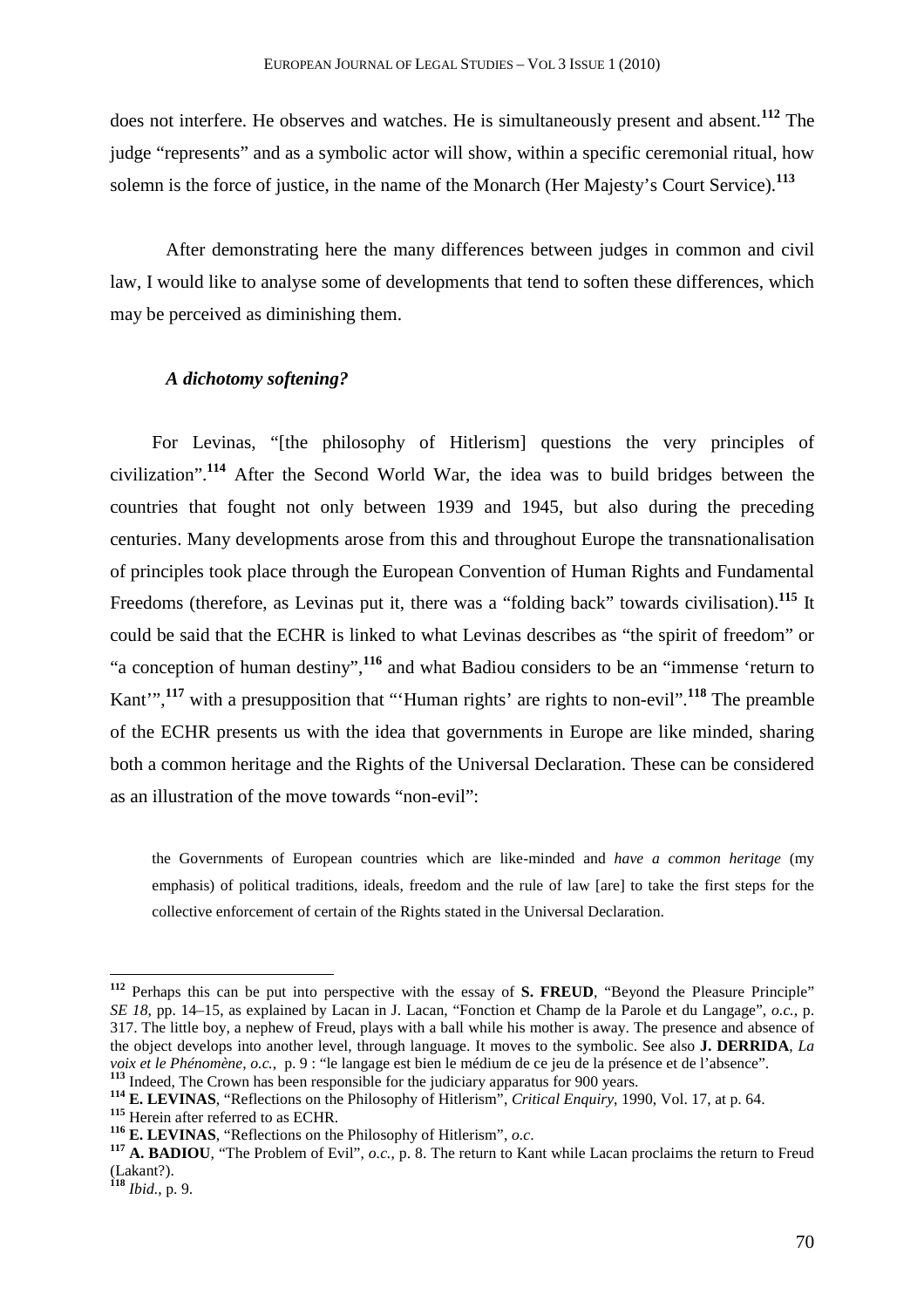This move has been widely acknowledged. The two countries I have used in this article, the UK and France, were the founders of the Council of Europe and instrumental in the formation of the ECHR. Hope for a community created by both legal traditions was therefore voiced in the 1950s. Although the notion of "non-evil" is present throughout the convention, rights like those protected by article 6 are of importance for the legal event. It specifies that "everyone is entitled to a fair and public hearing within a reasonable time by an independent and impartial tribunal established by law". The transnational prescription developed a transnational implementation, which has the effect of abolishing the distance between the legal traditions described in this article. This transnational "tool" has been reacted against – almost resisted – by individual nations: there were, for instance, 24 years between signature and ratification in France, and while the UK ratified it 3 years after the signature, it was necessary to wait the end of the twentieth century to have it fully operational.**<sup>119</sup>** Even recently, concerning the incorporation of the ECHR in the UK through the Human Rights Act 1998,**<sup>120</sup>** Sir Carnwath, as Chairman of the Law Commission, expressed his regret as a public lawyer not to have been able to use the terms of the ECHR. He stated that the HRA should have been passed when the right of individual petition was accepted in 1965–1966. He commented that if not only the right to individual petition but the entire Convention had been passed earlier, "English judges and lawyers would have been able to influence much more directly the development of Convention law in Strasbourg".**<sup>121</sup>** This statement implied that while initiating the ECHR, the UK had departed from it, somehow, until 1998/2000. Despite the shared values of the two legal traditions, then, the systems were characterised by many differences. What was meant in the preamble was a prescriptive will. There was either an equilibrium point between the two traditions to be found, or a more "violent" idea or belief that one tradition would give way to elements of the other.

For example, the creation of a *jus commune* associated with general principles of law pushed French scholars to recognise, while writing about the ECHR, that "with such interpretation methods, we are far from the traditional French legal reasoning; that is a

**<sup>119</sup>** http://conventions.coe.int/Treaty/Commun/ChercheSig.asp?NT=005&CM=8&DF=&CL=ENG. Last accessed 15 July 2010.

**<sup>120</sup>** http://www.opsi.gov.uk/acts/acts1998/ukpga\_19980042\_en\_1. Last accessed 15 July 2010. Hereinafter referred to as HRA 1998.

**<sup>121</sup> R. CARNWATH**, (Sir), "ECHR Remedies from a Common Law Perspective", *ICLQ,* 2000, Vol. 49, No. 3, at p.527.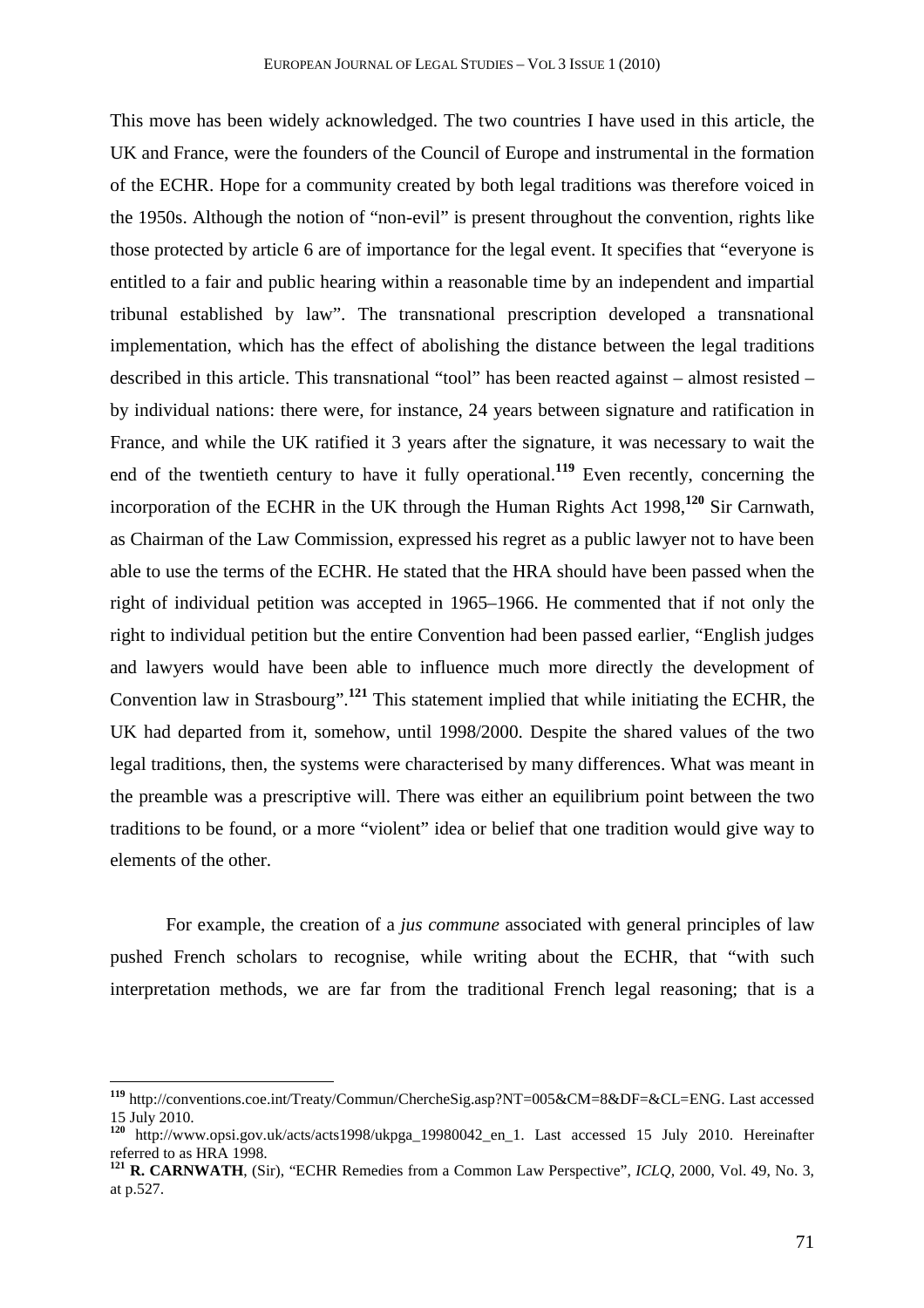pragmatic Anglo-Saxon demarche that we need to become familiarised with".**<sup>122</sup>** Scholars and practitioners in both traditions seem to recognise the ECHR as something valuable and important but, at the same time, as something that changes their way of thinking and operating, to the extent that in each tradition there is fear of a loss of influence. In Garapon and Allard's terms, in Europe, the two legal traditions were mixed in the "laboratories" constituted by the ECHR. They see this as a direct result of the general globalisation process. Their conclusion is that it appears to favour common law rather than civil law.**<sup>123</sup>** In that respect, at the level of the legal event, trial and *procès*, it seems to be civil law that "gives way". Some changes need to be highlighted. For instance, during a *procès* the hearing (*audience*) has to be public in order to comply with the ECHR. This departs from the tradition of the inquisitorial mechanism, and the importance of secrecy in the civil tradition, and appears to be a move towards organising a legal event that resembles a trial. Indeed, the hearing is (and this is perhaps a truism) oral: *audi alteram partem.* That said, in a civil law legal event there are still no dialogues between parties and no freedom of expression within the place of justice. The investigating judge is still, for the moment, the actor in charge of organising the necessary elements, not the parties.

The change of strategy in the protection of rights brought by the ECHR may well be connected to what Meltzer described: "[war] atrocities were committed not by the rebels but by the representatives of law and order".**<sup>124</sup>** There is here an element of social (re-)evolution to be considered. The judges, in their symbolic place of power, enforce respect for the law, bearing in mind the concept of the rule of law.**<sup>125</sup>** What, then, if the law is wrong? To return to the idea of "non-evil", Meltzer also commented on tyranny, explaining that "[it] is a social perversion in defence against depressive anxieties". **<sup>126</sup>** Anxiety results from unbearable situations, as Freud describes in relation to Rat Man. In one of Freud's first analyses, Rat Man demonstrated a certain "love/hate" attitude towards his father, which was developing into aggressiveness. Freud explained that it was the result of fear, which arose from repressed

**<sup>122</sup> S. GUINCHARD, M. BRANDAC, X. LAGARDE**, **and M. DOUCHY**, *Droit Processuel, Droit Commun du Procès*, Paris: Dalloz, 2001, p. 95 : "[a]vec de telles méthodes d'interprétation on est loin du raisonnement juridique traditionnel français", because "[c]'est une démarche pragmatique, anglo-saxonne … a laquelle nous devons nous habituer".

**<sup>123</sup> A. GARAPON and J. ALLARD**, "Luttes d'influence" *in Les Juges dans la Mondialisation, la nouvelle révolution du droit*, Paris, Seuil, 2005, pp. 35–56.

**<sup>124</sup> D. MELTZER**, "Tyranny", in *Sexual States of Mind*, London, Karnac, 1973, p. 144.

**<sup>125</sup>** In its narrow meaning, the rule of law organises a set of inferior norms that carefully respects a set of superior norms, which should suffice to acknowledge the respect of the law by judges.

**<sup>126</sup> D. MELTZER**, "Tyranny", *o.c*.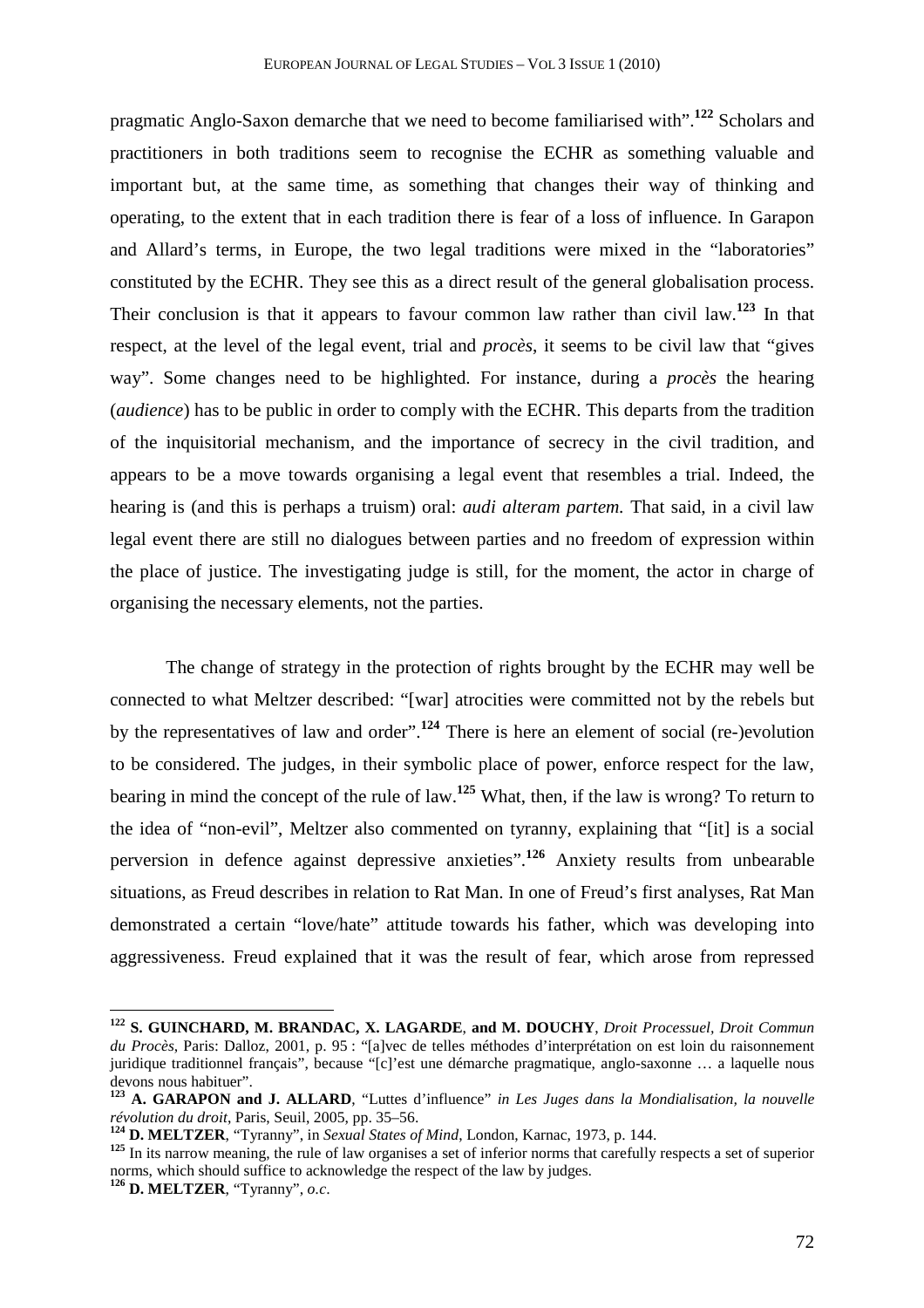hope. His anxiety, Freud claimed, was a consequence of this unbearable situation of conscious love of the father and unconscious hatred. Rat Man had to make amends, to repair the situation. If we apply this to the ECHR, we can analyse it as part of the process of reparation, as something designed to overcome anxiety after tyranny. It was an ethical ambition.**<sup>127</sup>** European society in the 1920s to 1930s consciously 'loved' (in terms of legal positivism – respect of the 'rule of law' by Nazi Germany, for example) but unconsciously 'hated'. Europe hated perhaps because of fear (repressed hope may be a simplistic but relevant explanation here for the ruined post-First World War Germany and Italy, which could be a last link in the economic chain, according to Poulantzas**<sup>128</sup>**). In the 1950s, it was time to repair, through a reparation process that had two aspects. First, this transformation affected the judiciary through the myth of the separation of powers. It reinforced the judiciary, enforcing and imposing its independence, and conforming to the belief expressed above in a totemisation of the legal event. This is exactly what happened in the UK, for instance. According to Woodhouse, the HRA (and behind it the ECHR), "require[d] a more formal separation between the judiciary and other branches of government".**<sup>129</sup>** Indeed, it was said that "[i]n the long run, to protect their independence, the Law Lords may need to remove themselves from the House of Lords when that sits as a legislature". **<sup>130</sup>** The result was the creation of the new UK Supreme Court, which was to be "physically" separated from the Houses of Parliament. The cultural societal dimension of the judge after the process of reparation, through the ECHR, was moving towards a certain idea of democracy. It brought together, to a certain extent, the two legal traditions: firstly, the judge represents society through the legal event. Secondly, reparation as an ethical ambition contributes to a cosmopolite development. This cosmopolite operation reminds us of the fifth thesis of Kant's *Idea for a Universal History from a Cosmopolitan Point of View*: "the greatest problem for the human race, to the solution of which Nature drives man, is the achievement of a universal civic society which administers law among men".**<sup>131</sup>** This idealistic view may well be the link between the two legal traditions under the ECHR. But at the same time, it questions particularism, pluralism, identity and further culture. We cannot be certain that what lies beneath universalism is the best solution. And this goes even further than Europe. One may, for instance, look at a case like *Lawrence* 

**<sup>127</sup> A. GARAPON**, *Les Juges dans la Mondialisation*, *o.c.*, p. 6 : "A la vertu opératoire du droit, s'est ajoutée une ambition éthique a travers la propagation des droits de l'homme".

**<sup>128</sup> N. POULANTZAS**, *Fascisme et Dictature*, Paris, Seuil, 1974, p. 24.

**<sup>129</sup> D. WOODHOUSE**, "More Power to the Judge", *o.c.*, p. 235.

**<sup>130</sup>** *Ibid*.

**<sup>131</sup> E. KANT**, *Idées d'une Histoire Universelle au Point de Vue Cosmopolitique*, Paris, Bordas, 2006, pp. 15–16.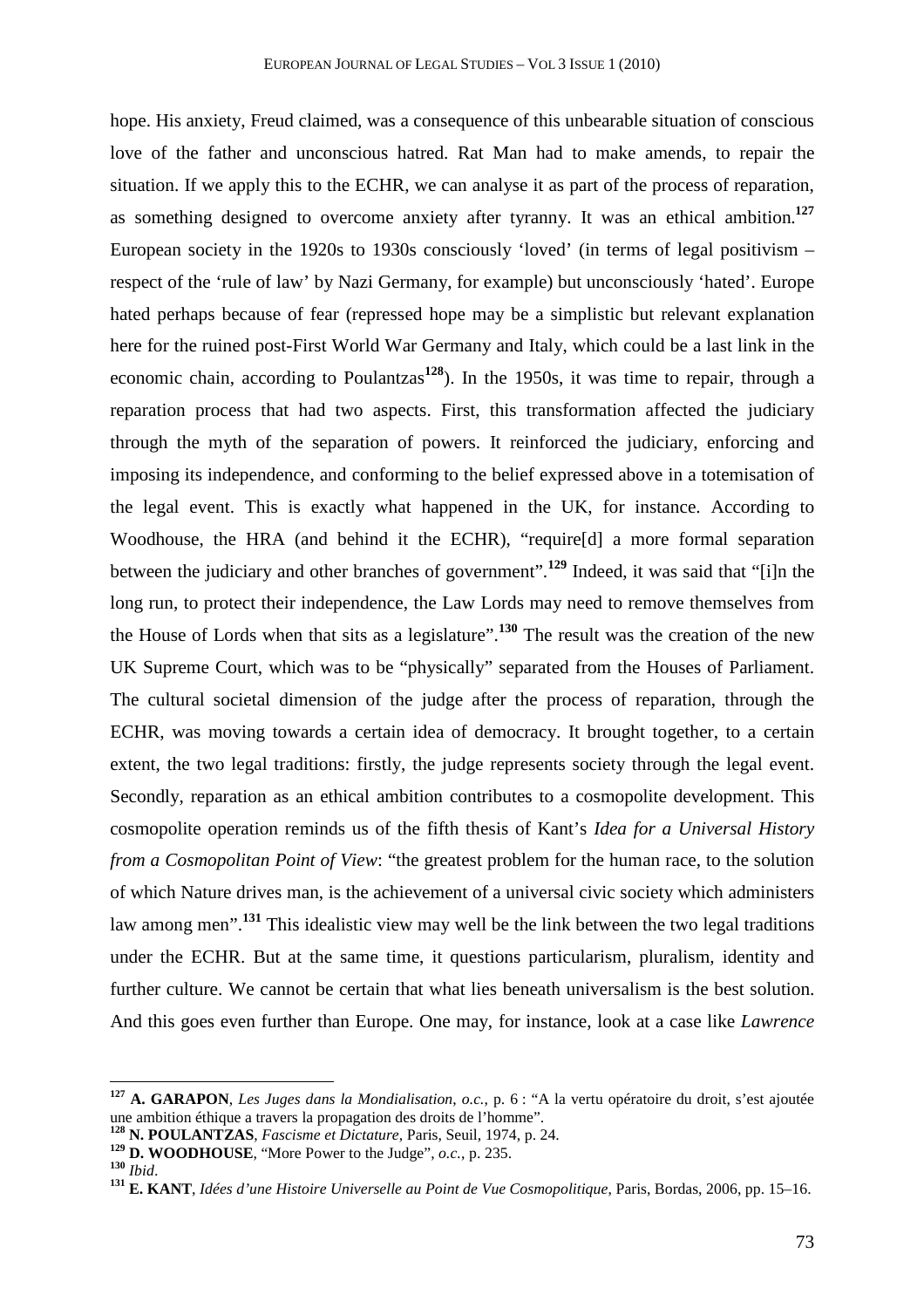*v. Texas*, **<sup>132</sup>** where Justice Kennedy cited a 1981 European Court of Human Rights case, *Dudgeon v. United Kingdom*. This expansion reinforces the work of reparation and, again, the softening of the dichotomy that is happening through the position of the judge and its symbolic. That said, I do not believe that it advocates a convergence of traditions, but rather it is an ideal aim prescribed by the ECHR and enforced by different movements.

## **Conclusion**

My intention in this article was to show how the symbolic position of the judge is characterised and constructed and how it fits into a specific context. Using a variety of conditions and factors, I have looked at these factors in the main western European legal traditions. The legal event, as a process of communication, relates to the totem and to the Oedipus complex in both legal traditions, and as such, it may be pertinent to use psychoanalytic theory to compare these traditions. Because of this symbolic position, the judge becomes an important element of social coherence. He contributes to the diminishing of aggression that is instrumental in civilisation, as stressed by Freud.**<sup>133</sup>** He is simultaneously the individual and the society.

Some differences in the figure of the judge in the two legal traditions illustrate how "classical" it is to oppose civil law and common law. This is probably unconsciously rooted in our minds. The two largest world empires, one led by France, the other by Great Britain, were opposed. When they broke up, blocks of countries rearranged in legal families that were following the leading legal prototype. But it also contributes to the development of a great narrative, based on information and dis-information, where the opposition between the two ways of understanding and presenting law is emphasised. In Europe, in the context of the post-Second World War era, which has been dominated by transnational human rights issues, an exchange between the two traditions operates. The ECHR functions as an instrument that favours permeability. How does this fit with the legal event, the figure of the judge and its position? We have seen in the case of civil law the way the legal event has been modified. It has moved closer to the common law trial. So, with Hegel, we may consider that things that

**<sup>132</sup>** *Lawrence v. Texas*, 539 U. S. 558 (2003), as cited in **A. GARAPON**, *Les Juges dans la Mondialisation*, *o.c.*, p. 12.

**<sup>133</sup> S. FREUD**, *Civilisation and its Discontent*s, *o.c*.